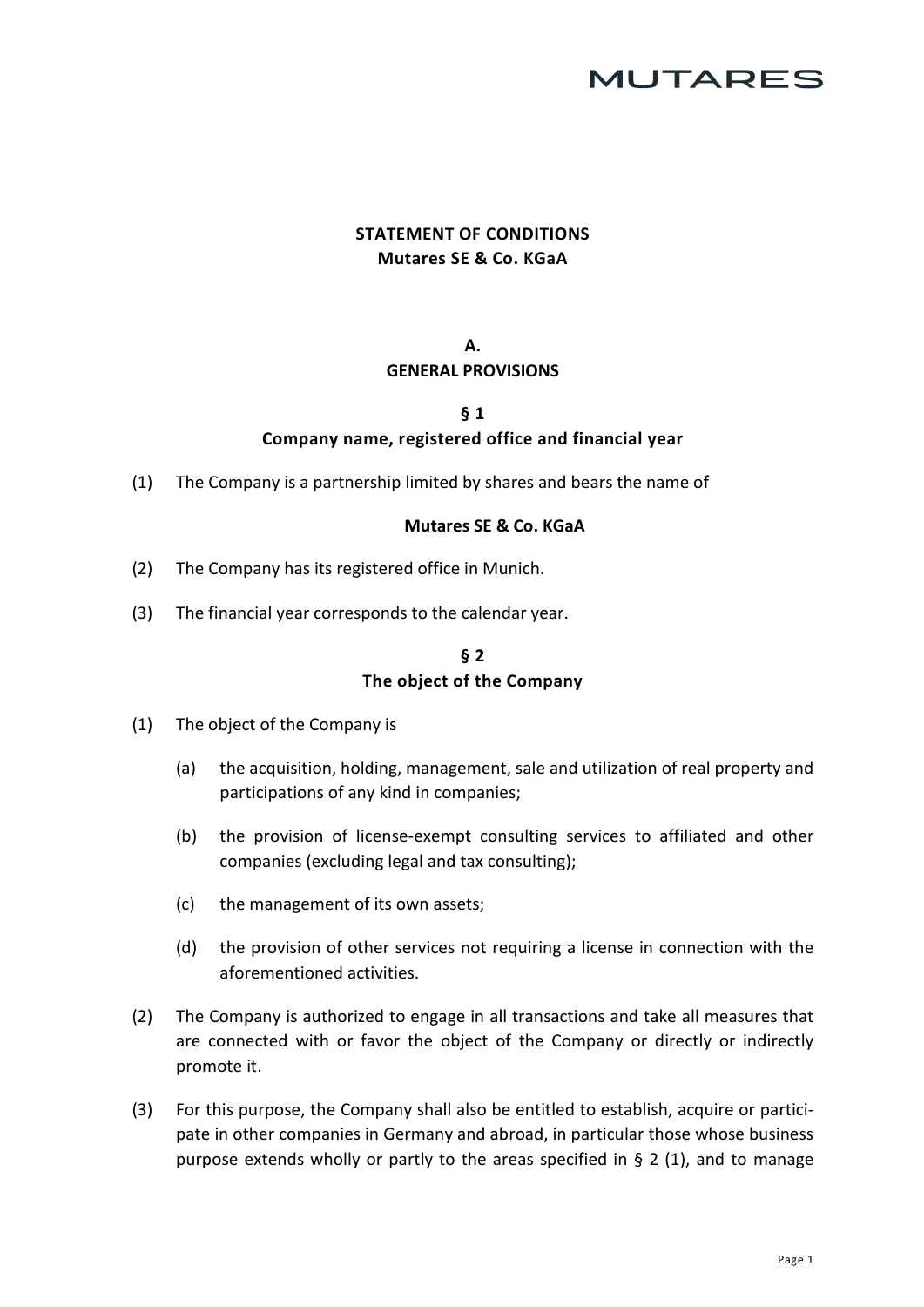such companies or limit itself to the management of the participation. The Company is also entitled to establish, maintain and discontinue branches, operating facilities, agencies and representative offices in Germany and abroad. The Company may enter into inter-company agreements of any kind and have its operations, including investments held by it, managed in whole or in part by companies in which it holds a majority interest, or transfer or outsource such operations to such companies. The Company may also limit its activities to a part of the activities referred to in § [2](#page-0-0) [\(1\).](#page-0-1)

#### **§ 3 Announcements and information transmission**

- (1) The announcements of the Company shall be made in the Federal Gazette. If another form of announcement is required by law, this form of announcement shall take the place of the Federal Gazette.
- (2) To the extent permitted by law, information to the Company's shareholders may also be transmitted by means of remote data transmission.

### **B. SHARE CAPITAL AND SHARES**

### **§ 4 Share capital**

- (1) The share capital of the Company amounts to EUR 20,636,731.00 (in words: twenty million six hundred and thirty-six thousand seven hundred and thirty-one euros).
- (2) The Company's share capital is divided into 20,636,731 no-par value shares.
- (3) The share capital of EUR 15,496,292.00 (in words: fifteen million four hundred and ninety-six thousand two hundred and ninety-two euros) existing at the time of the conversion of the Company into a partnership limited by shares was provided by way of a change of legal form of the legal entity in its previous legal form, Mutares AG with its registered office in Munich.
- (4) The General Partner is authorized, with the approval of the Supervisory Board, to increase the share capital of the Company on one or more occasions in the period up to 22 May 2024 by a total of up to EUR 2,607,707.00 (in words: two million six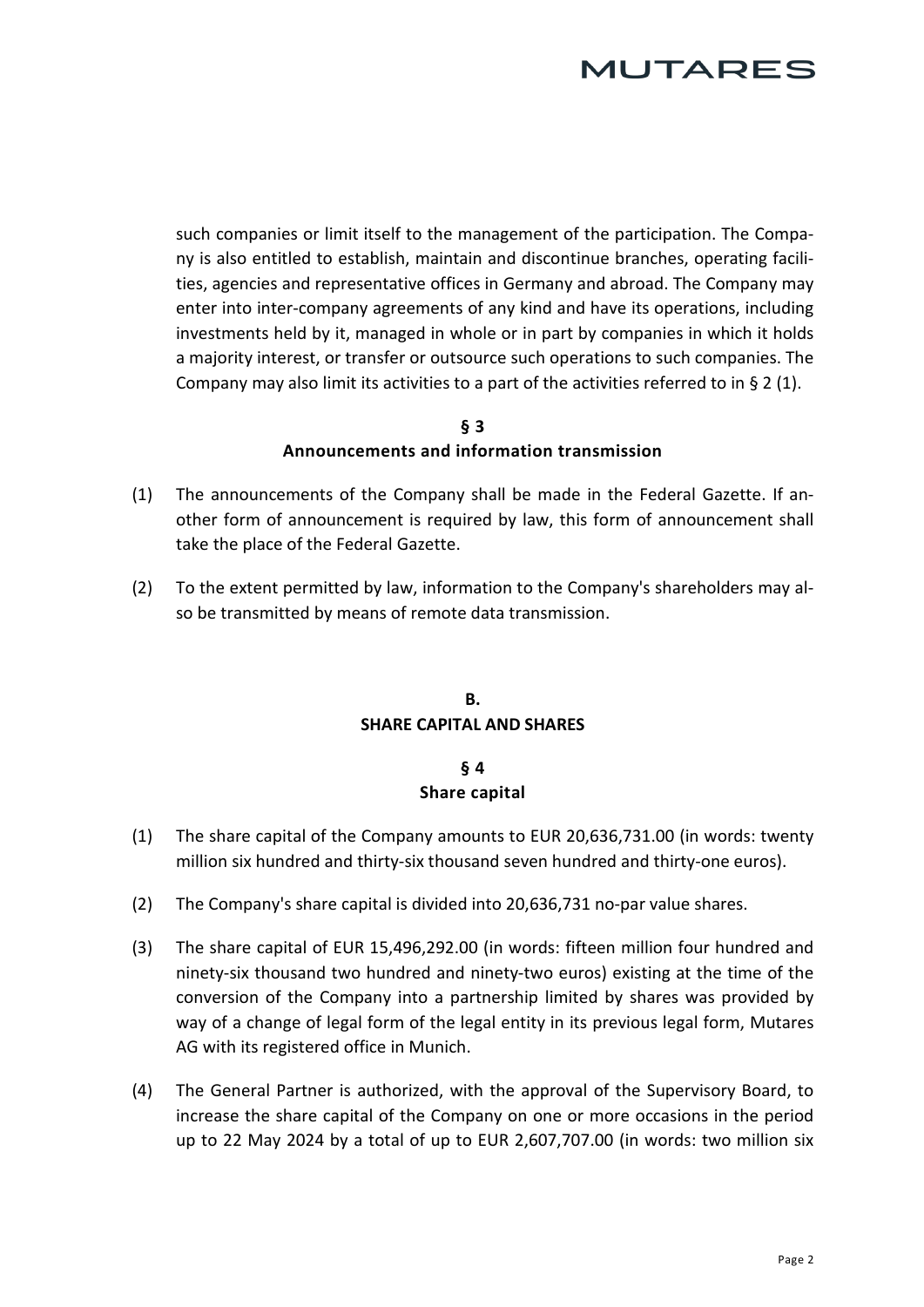hundred and seven thousand seven hundred and seven euros) by issuing up to 2,607,707 new no-par value registered shares against cash contributions and/or contributions in kind ("**Authorized Capital 2019/I**").

Shareholders shall generally be granted subscription rights. Pursuant to § 186 (5) AktG, the shares may also be taken up by one or more credit institutions or companies operating pursuant to § 53 (1) sentence 1 or § 53b (1) sentence 1 or (7) of the German Banking Act with the obligation to offer them for subscription to the shareholders of the Company (so-called indirect subscription right).

However, the General Partner is authorized, with the approval of the Supervisory Board, to exclude shareholders' subscription rights for one or more capital increases under the Authorized Capital 2019/I,

- (i) to exclude fractional amounts from the subscription right;
- (ii) to issue shares against cash contributions if the issue price of the new shares is not significantly lower than the stock market price of the shares of the Company already listed (including the listing on the open market) within the meaning of § 203 (1) and (2), § 186 (3) sentence 4 of the German Stock Corporation Act (AktG) and the proportionate amount of the share capital attributable to the new shares issued with exclusion of subscription rights pursuant to § 186 (3) sentence 4 of the German Stock Corporation Act (AktG) does not exceed 10% of the share capital of the Company either at the time at which this becomes effective or - if this amount is lower - at the time at which this becomes effective. § 3 sentence 4 AktG does not exceed a total of 10% of the Company's capital stock, either at the time the Authorized Capital 2019/I becomes effective or - if this amount is lower - at the time it is exercised. This limit of 10% of the capital stock shall include the pro rata amount of capital stock represented by shares (a) sold during the term of Authorized Capital 2019/I on the basis of an authorization to sell treasury shares pursuant to § 71 (1) no. 8 sentence 5 half-sentence 2 AktG in conjunction with § 186 (3) sentence 4 AktG, excluding shareholders' subscription rights; (b) issued to service bonds with conversion or option rights or conversion or option obligations. conversion or option obligations, insofar as these bonds are issued during the term of Authorized Capital 2019/I in corresponding application of § 186 (3) sentence 4 AktG with exclusion of shareholders' subscription rights; (c) which are issued during the term of Authorized Capital 2019/I from other authorized capital pursuant to  $\S$  203 (2) sentence 1 in conjunction with  $\S$  186 (3) sen-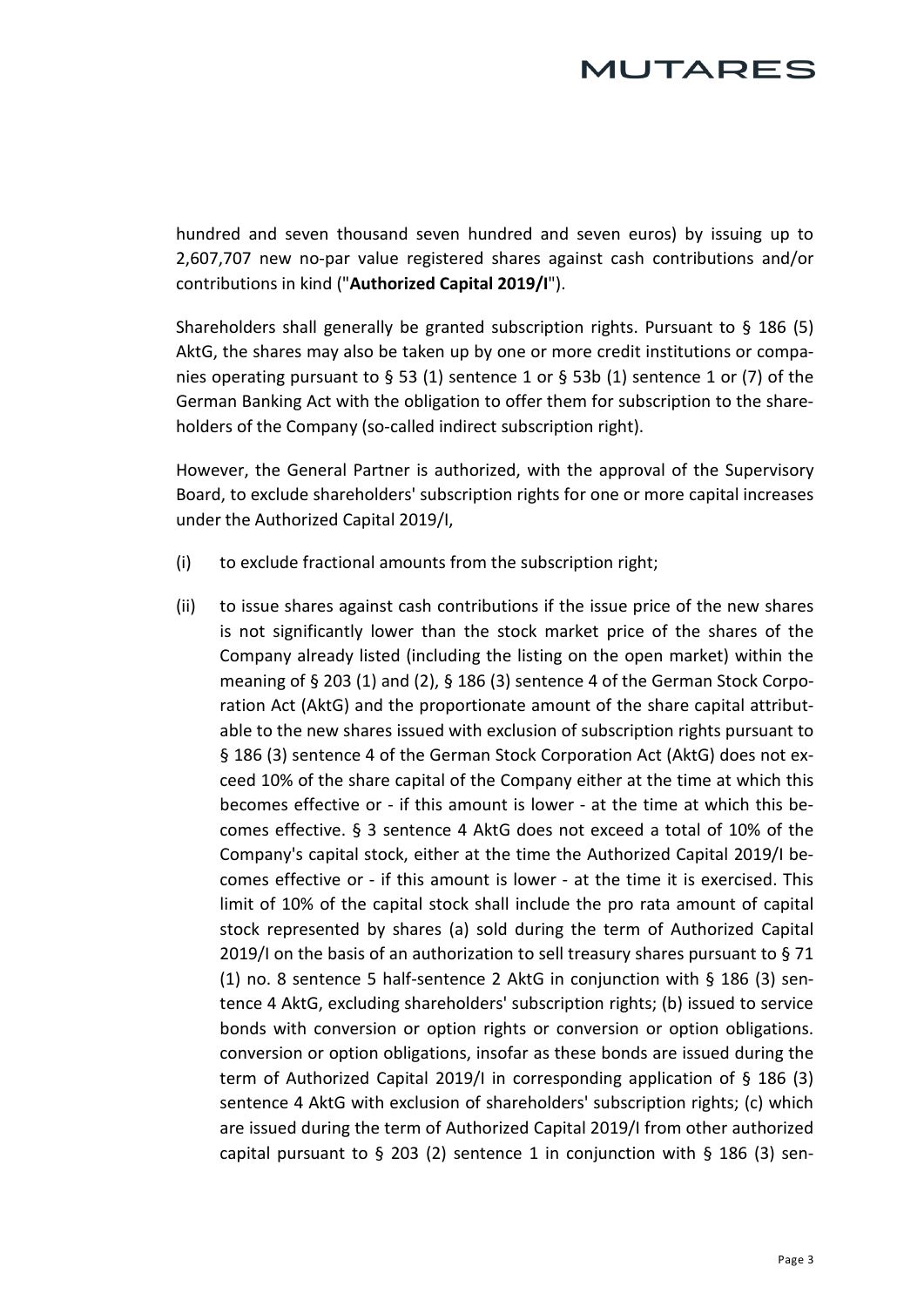tence 4 AktG or on the basis of other capital measures in corresponding application of § 186 (3) sentence 4 AktG;

- (iii) to issue shares against contributions in kind, in particular but without limitation to this – in the context of business combinations or for the purpose of acquiring (also indirectly) companies, businesses, parts of companies, interests in companies or other assets, including receivables from the Company or its Group companies, or to service bonds issued against contributions in kind.
- (iv) to the extent necessary to grant holders or creditors of convertible bonds, bonds with warrants, profit participation rights and/or participating bonds (or combinations of these instruments) (hereinafter collectively referred to as "**Bonds**"), which carry conversion or option rights or conversion or option obligations and which have been or will be issued by the Company or a direct or indirect holding company, a subscription right to new no-par value registered shares of the Company to the extent of the subscription rights granted by the Company or a direct or indirect holding company. Convertible bonds, bonds with warrants and/or profit participation bonds (or combinations of these instruments) (hereinafter collectively referred to as "Bonds") which carry conversion or option rights or conversion or option obligations and which have been or will be issued by the Company or a direct or indirect affiliated company, a subscription right to new no-par value registered shares of the Company to the extent to which they would be entitled as shareholders after exercising the option or conversion rights or after fulfillment of conversion or option obligations or, to the extent that the Company exercises an option with respect to such Bonds, to grant shares in the Company in whole or in part instead of payment of the cash amount due;
- (v) for the implementation of a Stock Dividend, in the context of which shares in the Company are issued (also partially and/or optionally) against contribution of shareholders' dividend claims (Stock Dividend).

Under this authorization, shares may only be issued under exclusion of shareholders' subscription rights within the framework of Authorized Capital 2019/I if the total of the new shares together with shares, which are issued or transferred by the Company during the term of Authorized Capital 2019/I under another authorization excluding shareholders' subscription rights or are to be issued on the basis of a convertible bond and/or bond with warrants issued during the term of Authorized Capital 2019/I on the basis of the utilization of another authorization excluding subscrip-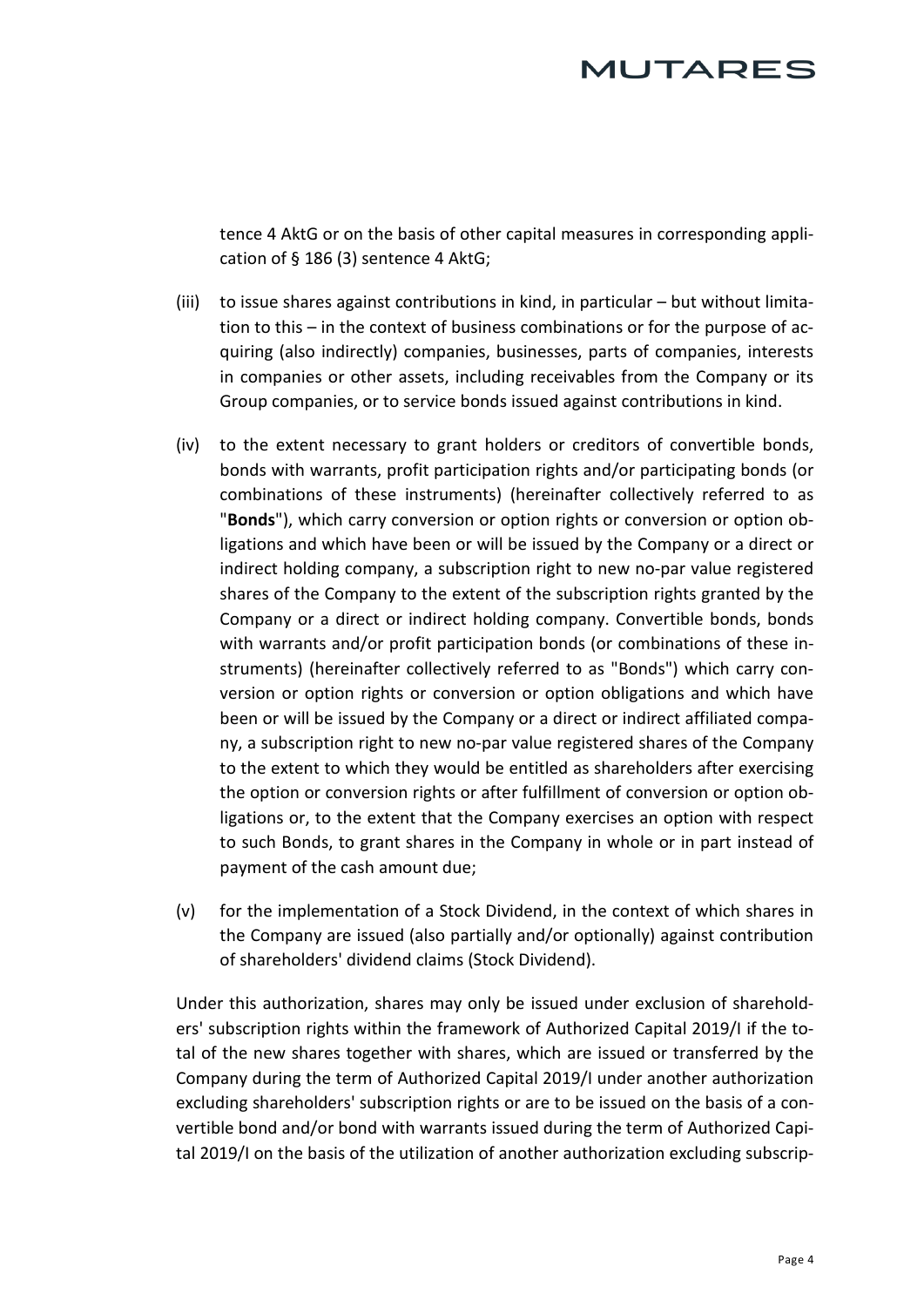tion rights, do not account for more than 20 % in total of the Company's share capital at the time this authorization takes effect.

The General Partner is further authorized, with the approval of the Supervisory Board, to determine the further content of the share rights and the conditions of the share issue. The Supervisory Board is authorized to amend the wording of the Articles of Association accordingly after the Authorized Capital 2019/I has been utilized or the period for the utilization of the Authorized Capital 2019/I has expired.

(5) The share capital of the Company is conditionally increased by up to EUR 360,450.00 by issuing up to 360,450 no-par value registered shares ("**Conditional Capital 2016/I**"). The conditional capital increase serves exclusively to fulfill subscription rights granted on the basis of the authorization of the Annual General Meeting of 3 June 2016 in accordance with the resolution on agenda item 7. The conditional capital increase will only be implemented to the extent that the holders of subscription rights issued under the "Mutares Stock Option Plan 2016" exercise their right to subscribe for shares in the Company and the Company does not deliver treasury shares or grant a cash settlement to fulfill the options. The new shares will participate in profits from the beginning of the financial year for which no resolution on the appropriation of profits exists at the time of their issue.

The Supervisory Board is authorized to amend the wording of § 4 (5) of the Articles of Association in line with the respective issue of subscription shares and to make all other related amendments to the Articles of Association that only affect the wording. The same applies in the event of non-utilization of the authorization to issue subscription rights after expiry of the authorization period and in the event of non-utilization of the conditional capital after expiry of the periods for exercising subscription rights.

(6) The share capital of the Company is conditionally increased by up to EUR 3,000,000.00 (in words: three million euros) by issuing up to 3,000,000 new no-par value registered shares ("**Conditional Capital 2019/I**").

Conditional Capital 2019/I serves to grant shares upon the exercise of conversion or option rights or upon the fulfillment of conversion or option obligations to the holders or creditors of convertible bonds, bonds with warrants, profit participation rights and/or participating bonds (or combinations of these instruments) (hereinafter collectively referred to as "**bonds**") issued on the basis of the authorization resolution of the Annual General Meeting of 23 May 2019.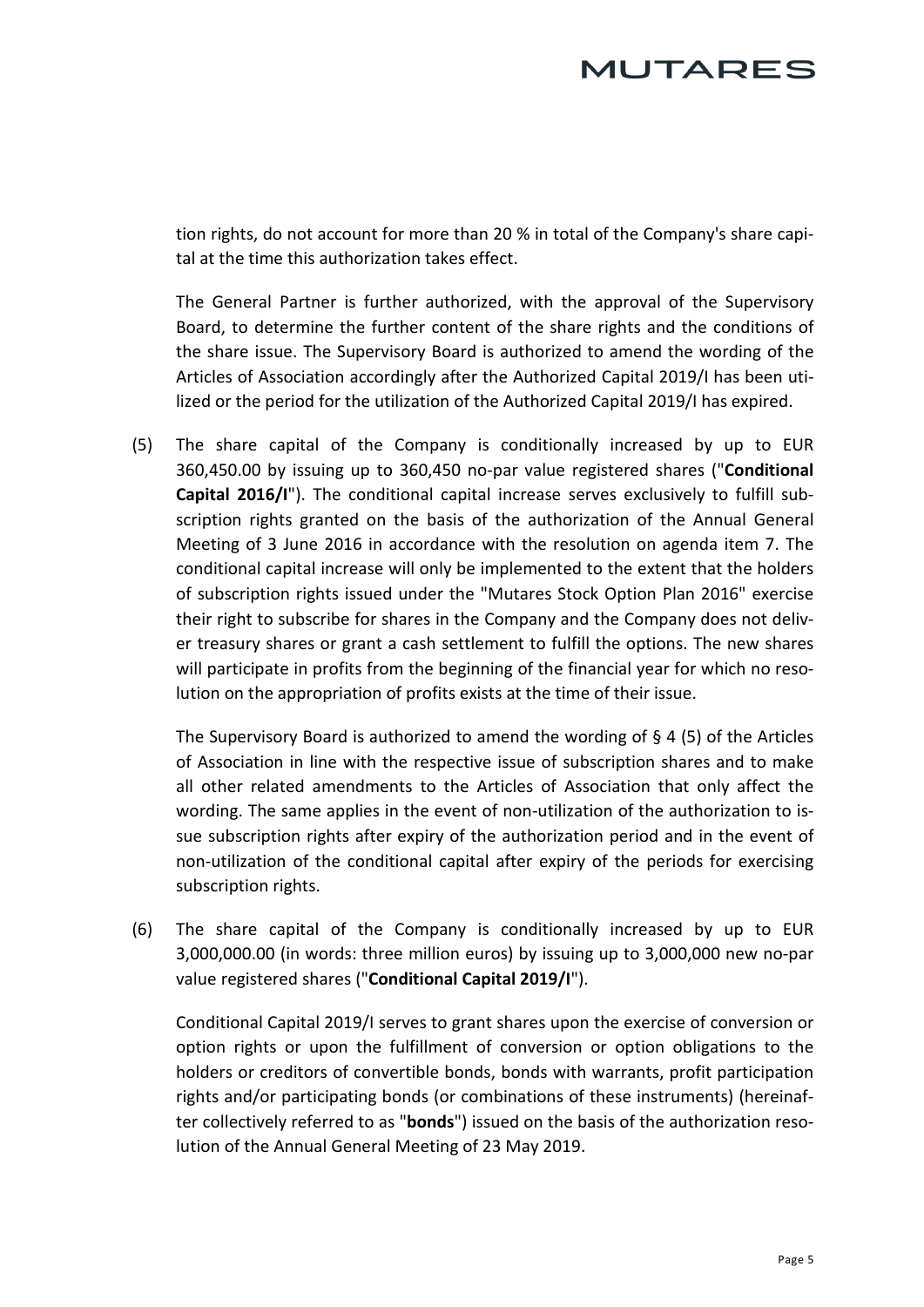The new shares shall be issued at the conversion or option price to be determined in each case in accordance with the authorization resolution of the Annual General Meeting of 23 May 2019. The conditional capital increase shall only be implemented to the extent that the holders or creditors of bonds issued or guaranteed by the Company or by a company dependent on the Company or in which the Company directly or indirectly holds a majority interest on the basis of the authorization resolution of the Annual General Meeting of 23 May 2019 until 22 May 2024 make use of their conversion or option rights or exercise their conversion or option rights. The Executive Board is authorized, subject to the approval of the Supervisory Board, to exclude any shareholders who exercise their conversion or option rights or fulfill their conversion or option obligations under such bonds or to the extent that the Company grants shares in the Company in lieu of payment of the cash amount due and to the extent that the conversion or option rights or conversion or option obligations are not serviced by treasury shares, shares from authorized capital or other benefits.

The new shares shall participate in profits from the beginning of the financial year in which they are created and for all subsequent financial years.

The General Partner is authorized to determine the further details of the implementation of the conditional capital increase.

The Supervisory Board is authorized to amend the Articles of Association in accordance with the respective utilization of Conditional Capital 2019/I and after expiry of all option and conversion periods.

(7) The share capital of the Company is conditionally increased by up to EUR 802,176.00 (in words: eight hundred and two thousand one hundred and seventysix euros) by issuing up to 802,176 no-par value registered shares ("**Conditional Capital 2019/II**"). The Conditional Capital 2019/II is exclusively for the purpose of issuing shares of the Company to service subscription rights to shares of the Company issued to members of the Executive Board of the Company and employees of the Company as well as to members of the managements and employees of companies affiliated with the Company within the meaning of §§. 15 et seq. AktG in the form of stock options in accordance with the authorization resolution of the Annual General Meeting on 23 May 2019. The conditional capital increase will only be implemented to the extent that stock options have been or will be granted in accordance with the authorization resolution of the Annual General Meeting of 23 May 2019, the holders of the stock options exercise their right to do so and the Company does not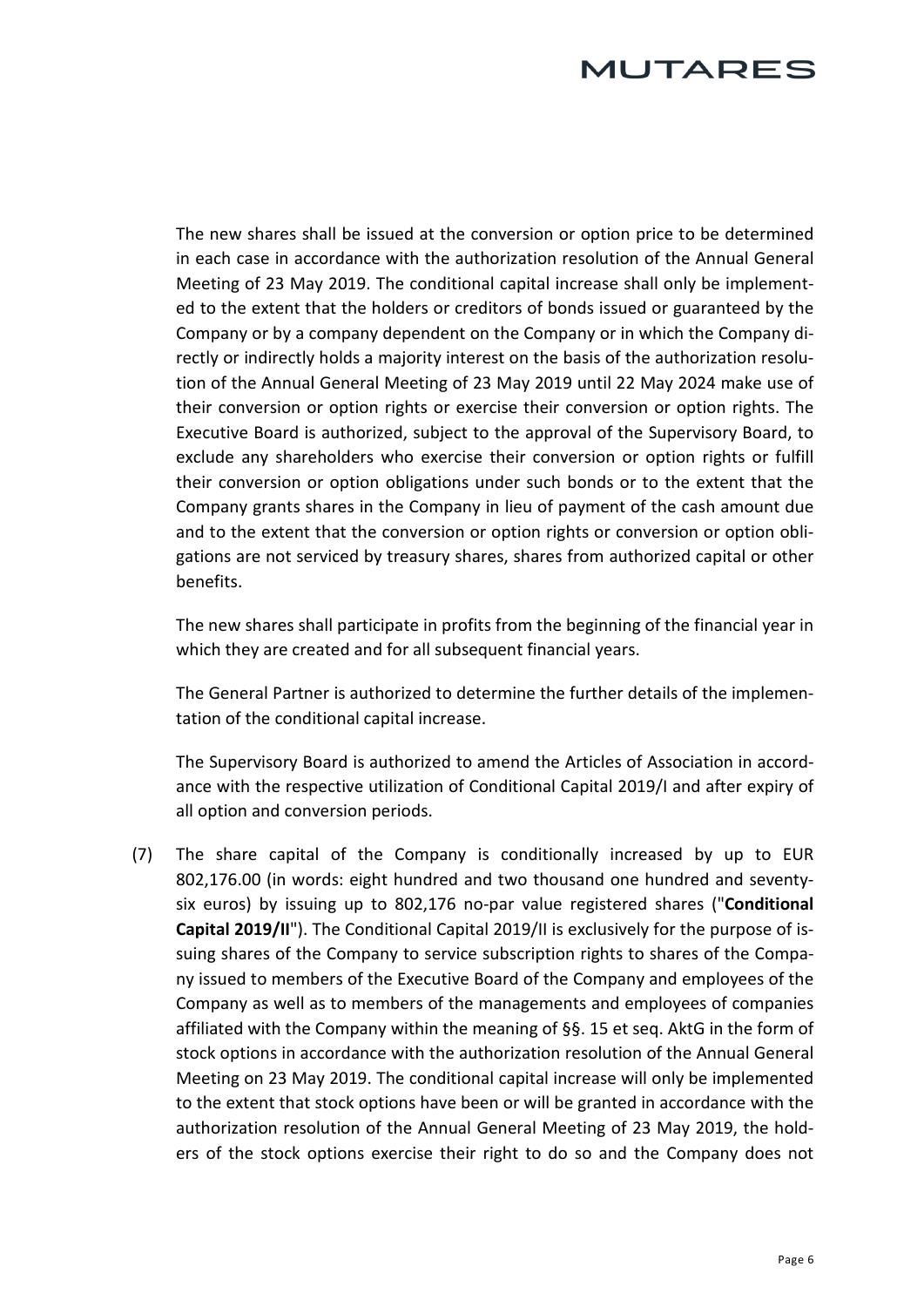# *AUTARES*

grant treasury shares to service the stock options, whereby the Shareholders' Committee is exclusively responsible for granting and settling stock options to the members of the Executive Board of the Company's General Partner. The new no-par value registered shares shall participate in profits from the beginning of the financial year in which they are issued. The Supervisory Board is authorized to amend the Articles of Association in accordance with the respective utilization of Conditional Capital 2019/II and after expiry of all exercise periods.

(8) The share capital of the Company is conditionally increased by up to EUR 387,000.00 (in words: three hundred and eighty-seven thousand euros) by issuing up to 387,000 no-par value registered shares ("**Conditional Capital 2021/I**"). The Conditional Capital 2021/I serves exclusively to issue shares of the Company to service subscription rights to shares of the Company issued to members of the Executive Board of the Company and employees of the Company as well as to members of the management and employees of companies affiliated with the Company within the meaning of §§ 15 et seq. AktG in the form of stock options in accordance with the authorization resolution of the Annual General Meeting of 20 May 2021. The conditional capital increase will only be implemented to the extent that stock options have been or will be granted in accordance with the authorization resolution of the Annual General Meeting of 20 May 2021, the holders of the stock options exercise their right to do so and the Company does not grant treasury shares to service the stock options, whereby the Shareholders' Committee of the Company is exclusively responsible for granting and settling stock options to the members of the Executive Board of the General Partner of the Company. The new no-par value registered shares shall participate in profits from the beginning of the financial year in which they are issued. The Supervisory Board is authorized to amend the Articles of Association in accordance with the respective utilization of Conditional Capital 2021/I and after expiry of all exercise periods.

### **§ 5 Shares**

- (1) The shares of the Company are registered shares.
- (2) The shareholders of the Company shall provide the Company with the information required by law for entry in the share register.
- (3) Shareholders are not entitled to have their shares securitized, insofar as this is legally permissible and securitization is not required under the rules of a stock exchange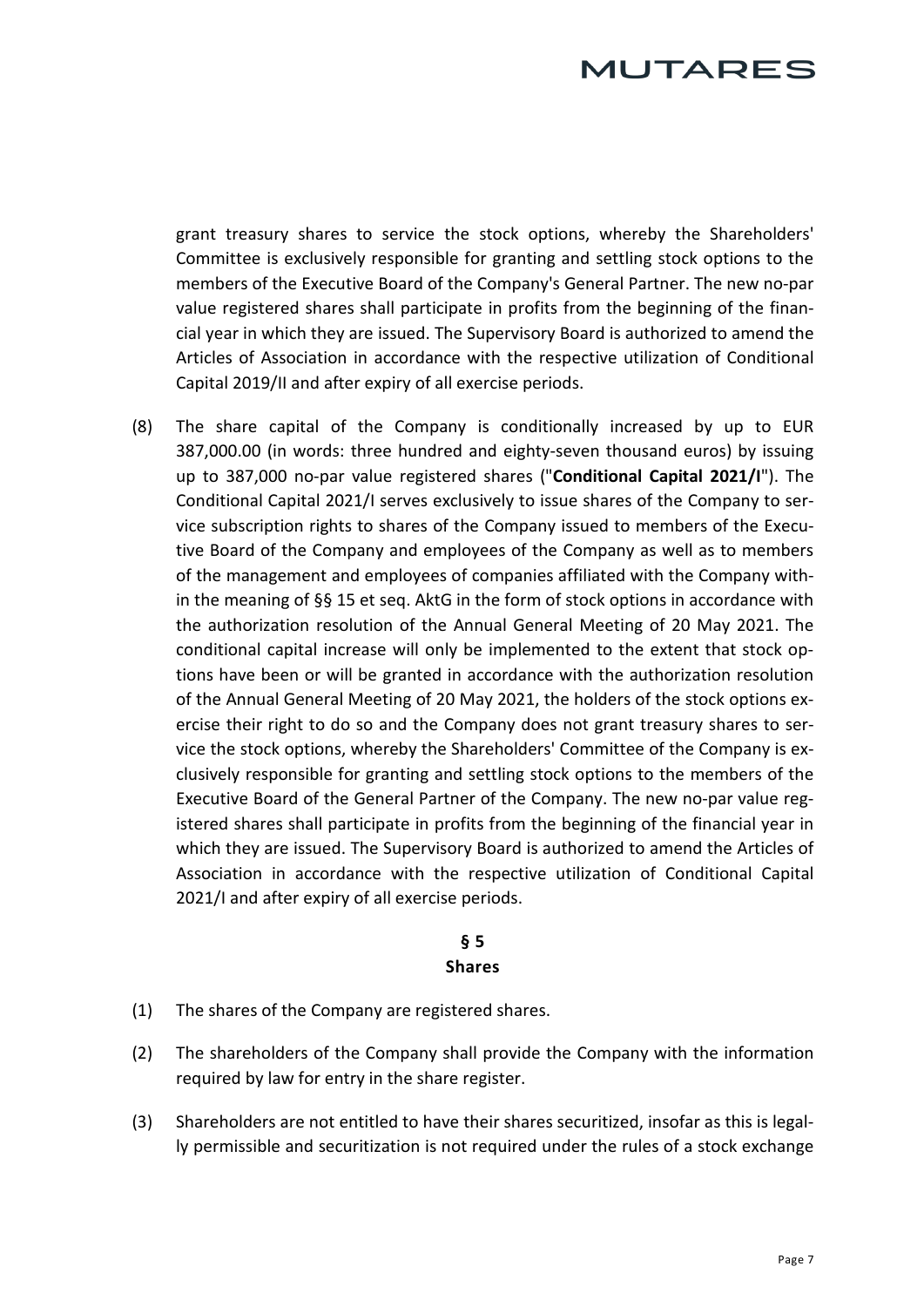

on which the share is admitted to trading. The Company is entitled to issue share certificates embodying individual shares (single shares) or several shares (collective shares). Shareholders' entitlement to the issue of dividend coupons and renewal coupons is excluded.

(4) The General Partner shall determine the form and content of the share certificates, any dividend coupons and renewal coupons. The same applies to bonds and interest coupons.

### **C. CONSTITUTION OF THE COMPANY**

## **I. Personally liable partner**

## **§ 6 General partner, special contribution, legal relationships, withdrawal**

(1) The personally liable partner of the Company is the

#### **Mutares Management SE**

based in Munich.

- (2) The general partner has not made a special contribution and is neither entitled nor obliged to do so. She does not participate in the profit and loss or in the assets (including hidden reserves) of the Company. In the event of her withdrawal from the Company, she is not entitled to any settlement credit. Likewise, it does not participate in any liquidation proceeds.
- (3) The General Partner shall withdraw from the Company if (at least) 50 % plus one share in the General Partner is no longer held directly or indirectly by one or more legal entities or natural persons who together hold more than 15 % of the share capital in the Company directly or indirectly pursuant to  $\S 17$  (1) AktG; this shall not apply if all shares in the General Partner are held directly or indirectly by the Company. Statutory reasons for withdrawal remain unaffected.
- (4) If the General Partner withdraws from the Company or if such withdrawal is foreseeable, the Shareholders' Committee shall be entitled and obliged to admit a cor-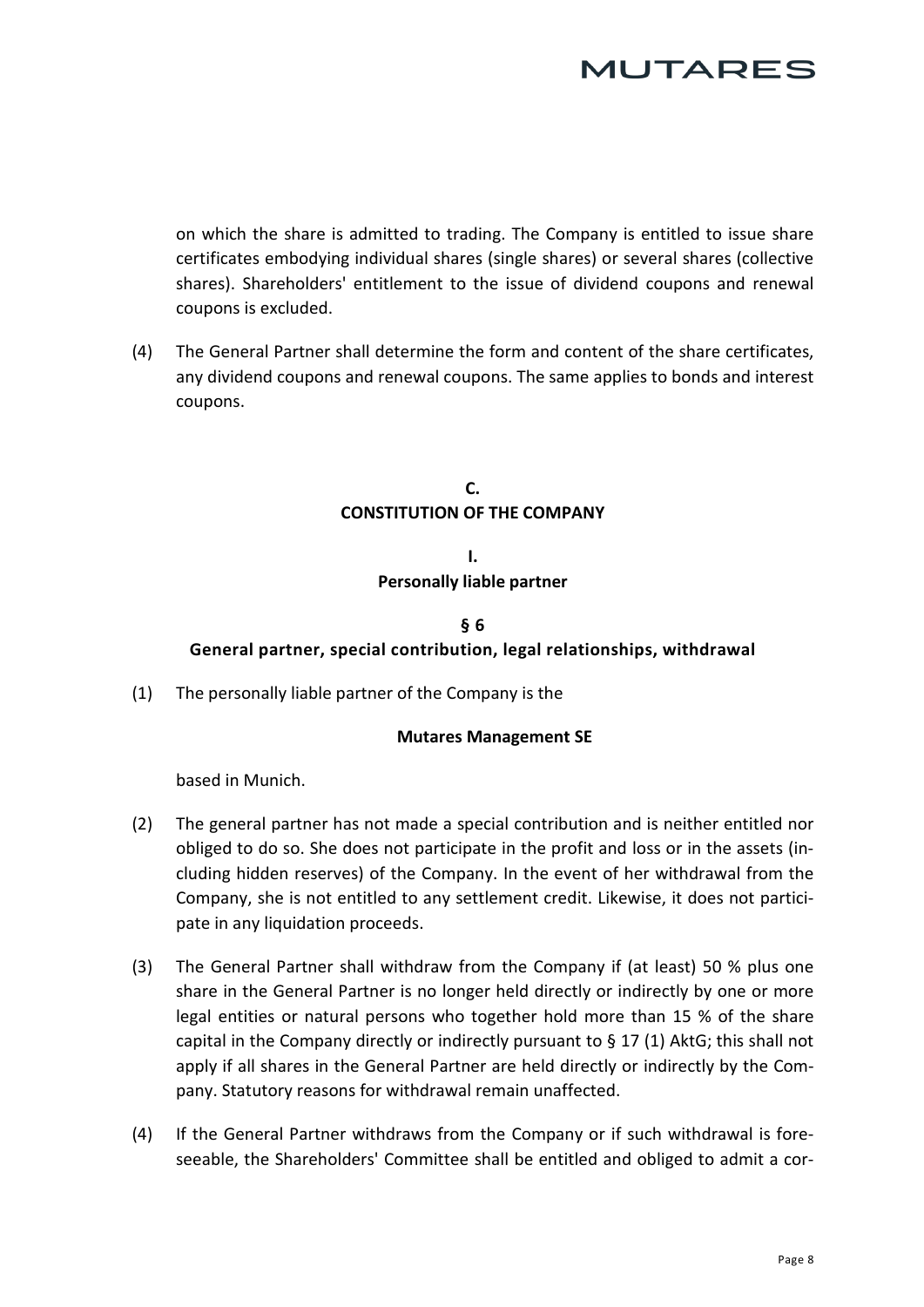poration, all shares in which are held by the Company, as a new General Partner to the Company without undue delay or at the time of the withdrawal of the General Partner. If the General Partner withdraws from the Company without such new General Partner having been admitted at the same time, the Company shall be continued on a transitional basis by the limited liability shareholders alone. In this case, the Shareholders' Committee shall immediately apply for the court appointment of an emergency representative to represent the Company until the admission of a new General Partner in accordance with sentence 1 of this paragraph, in particular upon acquisition or formation of such General Partner. The Supervisory Board is authorized to amend the wording of the Articles of Association to reflect the change of General Partner.

## **§ 7 Management and representation of the Company, reimbursement of expenses and remuneration**

- (1) The Company is legally represented solely by the General Partner. Legal relationships between the Company on the one hand and the General Partner and/or members of its corporate bodies on the other hand, as well as the exercise of rights arising from or in connection with the shares held by the Company in the General Partner, are excluded. In this respect, the Shareholders' Committee alone represents the Company.
- (2) The Shareholders' Committee may exempt the General Partner and individual, several or all members of the Management Board of the General Partner from the prohibition of multiple representation pursuant to § 181 2nd alternative BGB in general or for individual cases; § 112 AktG remains unaffected.
- (3) Prokurists (authorized signatories) of the Company may only be appointed in such a way that they are authorized to represent the Company together with the General Partner or another authorized signatory.
- (4) The management of the Company's business is the responsibility of the General Partner. Legal relationships between the Company on the one hand and the General Partner and/or members of its corporate bodies on the other hand, as well as the exercise of rights arising from or in connection with the shares held by the Company in the General Partner, are excluded. In this respect, the Shareholders' Committee alone conducts the business of the Company.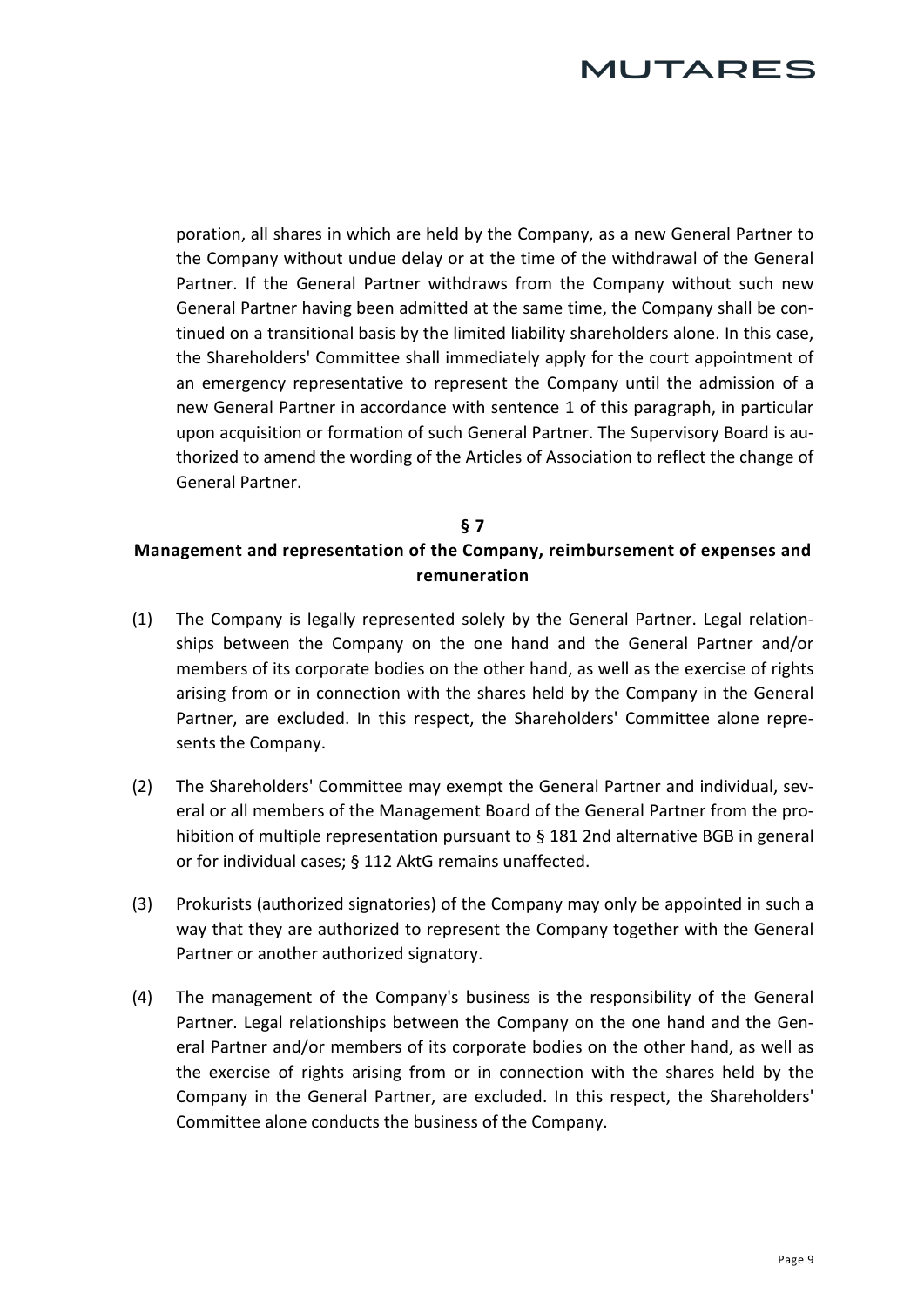- (5) The management authority of the General Partner and the Shareholders' Committee also includes extraordinary management measures. The shareholders' right of approval or objection at the Annual General Meeting in the case of extraordinary management measures is excluded.
- (6) The General Partner shall be reimbursed for all expenses incurred in connection with the management of the Company's business, including the remuneration of the members of its corporate bodies. The General Partner generally settles its expenses on a monthly basis; it may request advance payment.
- (7) For assuming the management of the Company and liability, the General Partner receives from the Company an annual remuneration, irrespective of profit and loss, in the amount of 4 % of its share capital, plus any value-added tax due.
- (8) In relation to the limited liability shareholders, all remuneration and emoluments of the General Partner are to be treated as expenses of the Company, irrespective of any deviating tax regulations.
- (9) The General Partner and the members of its executive bodies are included in a pecuniary loss liability insurance policy maintained by the Company at an appropriate level in the interests of the Company, insofar as such a policy exists. The premiums for this are paid by the Company.

## **II. Supervisory Board**

### **§ 8 Composition, elections, term of office**

- <span id="page-9-0"></span>(1) The Supervisory Board consists of four members who are elected by the Annual General Meeting.
- (2) Unless the term of office is otherwise determined by the Annual General Meeting, the members of the Supervisory Board shall be appointed for a term ending at the close of the Annual General Meeting which resolves on the ratification of the acts of the Supervisory Board for the fourth financial year after the beginning of the term of office. The financial year in which the term of office begins is not included in this calculation. Members of the Supervisory Board may be reappointed once or several times.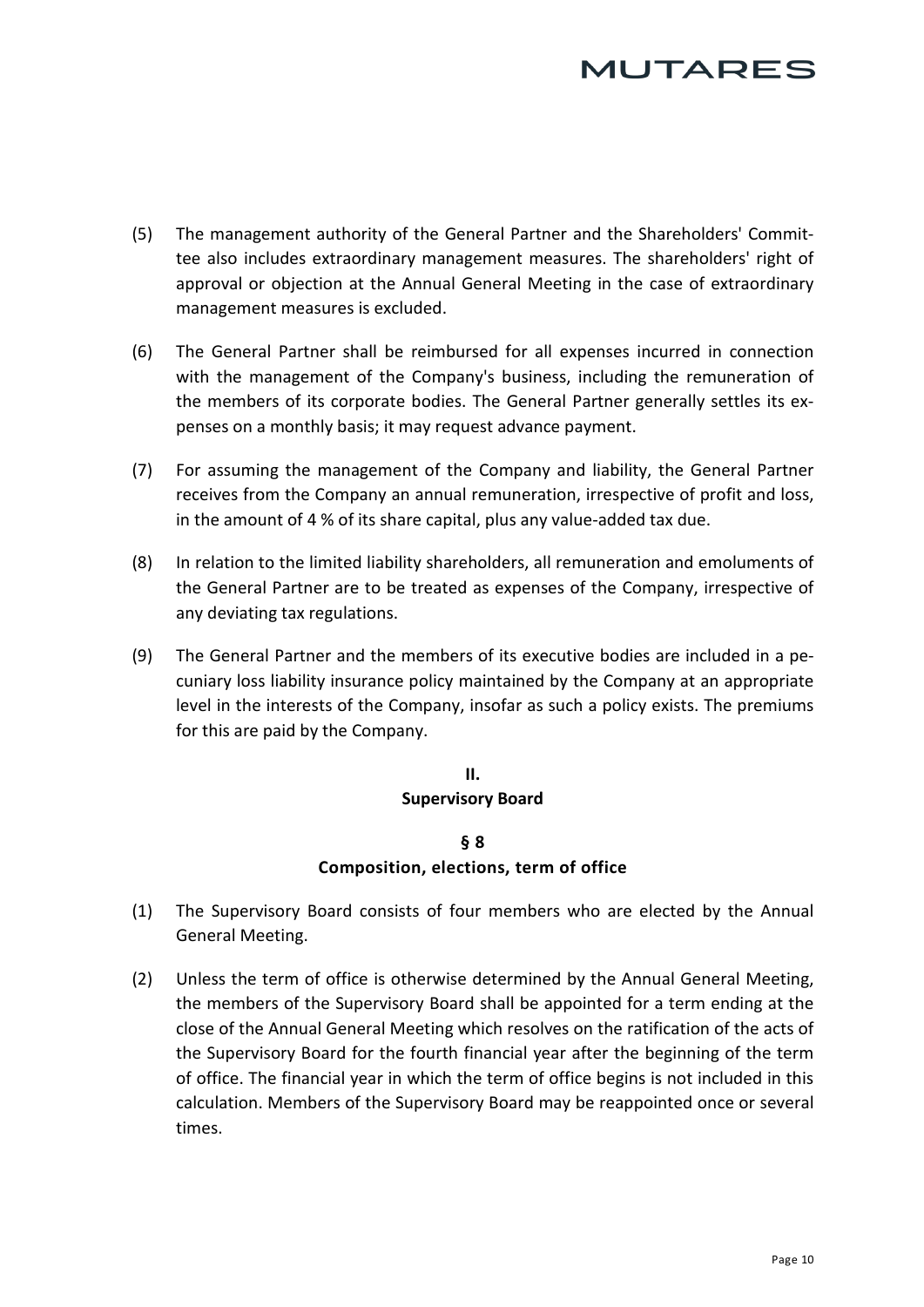# *AUTARES*

- <span id="page-10-0"></span>(3) A by-election for a member of the Supervisory Board who resigned before the end of the term of office shall be held for the remainder of the term of office of the resigning member of the Supervisory Board, unless the Annual General Meeting determines otherwise the term of office of the successor. The same applies if a byelection becomes necessary due to a contestation of the election.
- (4) The Annual General Meeting may simultaneously appoint substitute members for the members of the Supervisory Board elected by it, who shall become members of the Supervisory Board in a sequence to be determined at the time of appointment, if members of the Supervisory Board as whose substitute members they were appointed retire from the Supervisory Board before the end of their term of office without a successor being elected. If a substitute member takes the place of the retired member, his office shall expire at the end of the Annual General Meeting at which a by-election is held in accordance with the above § [8 \(](#page-9-0)[3\), b](#page-10-0)ut no later than at the end of the term of office of the retired member of the Supervisory Board. If the office of the substitute member replacing the retired member expires as a result of the by-election, this by-election shall require a majority of three quarters of the votes cast. If the substitute member who resigned as a result of a by-election was appointed for several members of the Supervisory Board, his position as substitute member shall be revived.
- (5) Each member of the Supervisory Board and each substitute member may also resign from office without good cause by submitting a written declaration to the Chairman of the Supervisory Board or, in the event of resignation from office by the Chairman, to his deputy, giving two weeks' notice. The Chairman of the Supervisory Board or, in the event of resignation by the Chairman, his deputy may shorten the period or waive compliance with the period.
- (6) Members of the Management Board of the General Partner may not be members of the Supervisory Board of the Company; membership of the Supervisory Board of the General Partner and membership of the Shareholders' Committee of the Company are compatible with membership of the Supervisory Board of the Company insofar as mandatory statutory provisions do not conflict with this.

## **§ 9 Chairman and deputy**

(1) The Supervisory Board shall elect a Chairman and a Deputy Chairman from among its members. The election shall take place following the Annual General Meeting at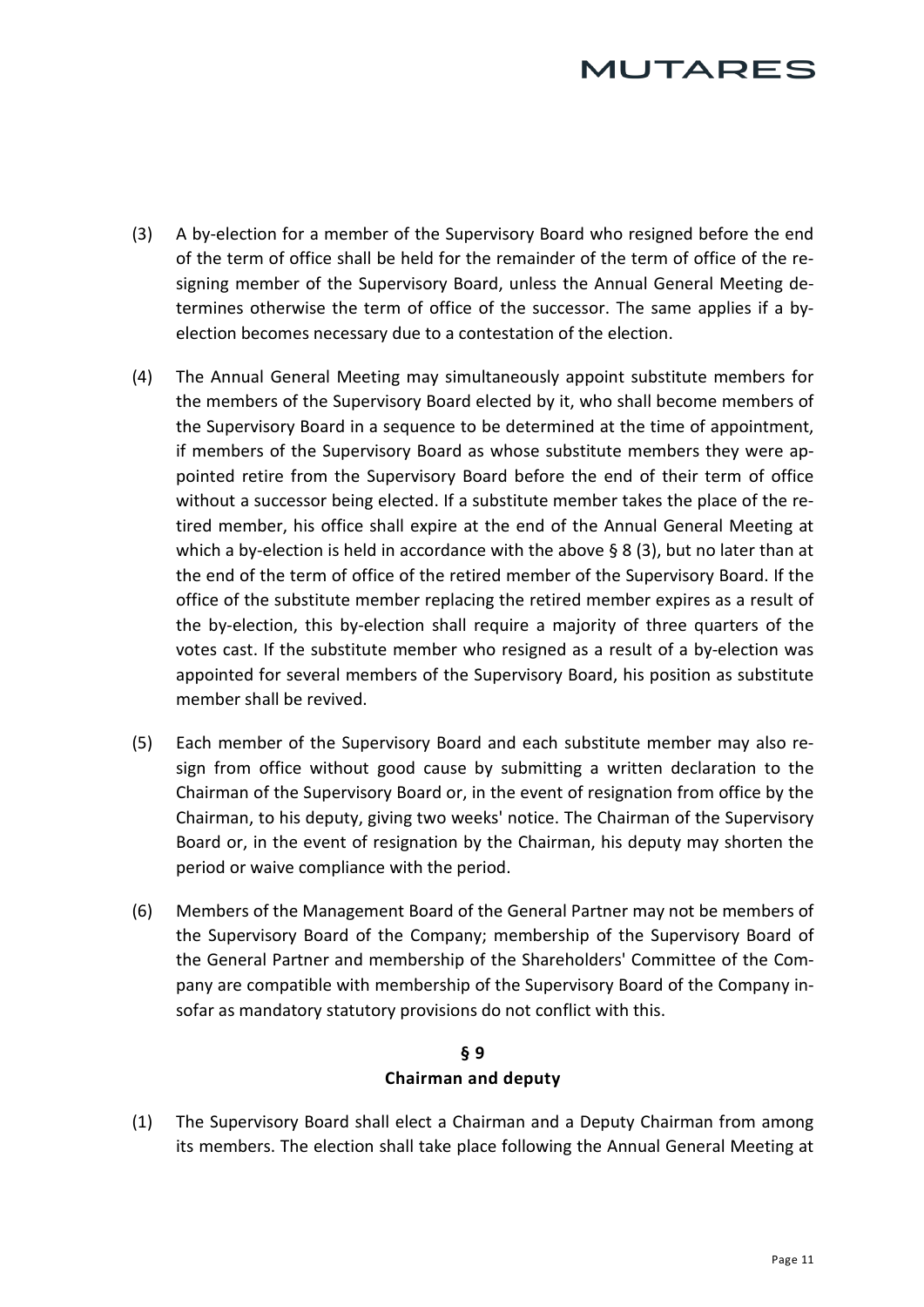# **JUTARES**

which the members of the Supervisory Board were newly elected; no special invitation is required for this meeting. When electing the Chairman of the Supervisory Board, the oldest member of the Supervisory Board in terms of age shall take the chair.

- (2) The term of office of the Chairman and Deputy Chairman shall correspond to their term of office as a member of the Supervisory Board, unless a shorter term of office is determined at the time of election.
- (3) If the Chairman or his Deputy retires from office prematurely, the Supervisory Board shall hold a new election without delay.
- (4) The Deputy Chairperson shall have the same rights as the Chairperson in all cases in which he or she acts as the Chairperson's deputy if the Chairperson is prevented from attendin[g, with the e](#page-12-0)xception of the second vote (casting vote) to which the Chairperson is entitled in accordance with § [11 \(](#page-12-0)[7\) o](#page-13-0)f these Articles of Association.
- (5) Declarations of intent by the Supervisory Board shall be made on behalf of the Supervisory Board by the Chairman and, if he is unable to do so, by his Deputy. The Chairman and, if he is prevented, his Deputy are authorized to accept declarations on behalf of the Supervisory Board.

### **§ 10 Rights and duties of the Supervisory Board**

- (1) The Supervisory Board shall have all the duties and rights assigned to it by law or by the Articles of Association. If and as long as the Company's Shareholders' Committee is not fully staffed in accordance with [Section 14](#page-14-0) [\(1\) o](#page-14-1)f these Articles of Association, the Supervisory Board shall also temporarily perform the duties and exercise the powers of the Company's Shareholders' Committee.
- (2) The Supervisory Board shall supervise the management of the General Partner. The Supervisory Board may inspect and audit the books and records and the assets of the Company.
- (3) In deviation from § 287 (1) AktG, the Shareholders' Committee executes the resolutions of the limited liability shareholders and represents the limited liability shareholders vis-à-vis the general partner. In deviation from § 284 (1) AktG, the Shareholders' Committee decides on the exemption of the general partner and its board members from the non-competition clause.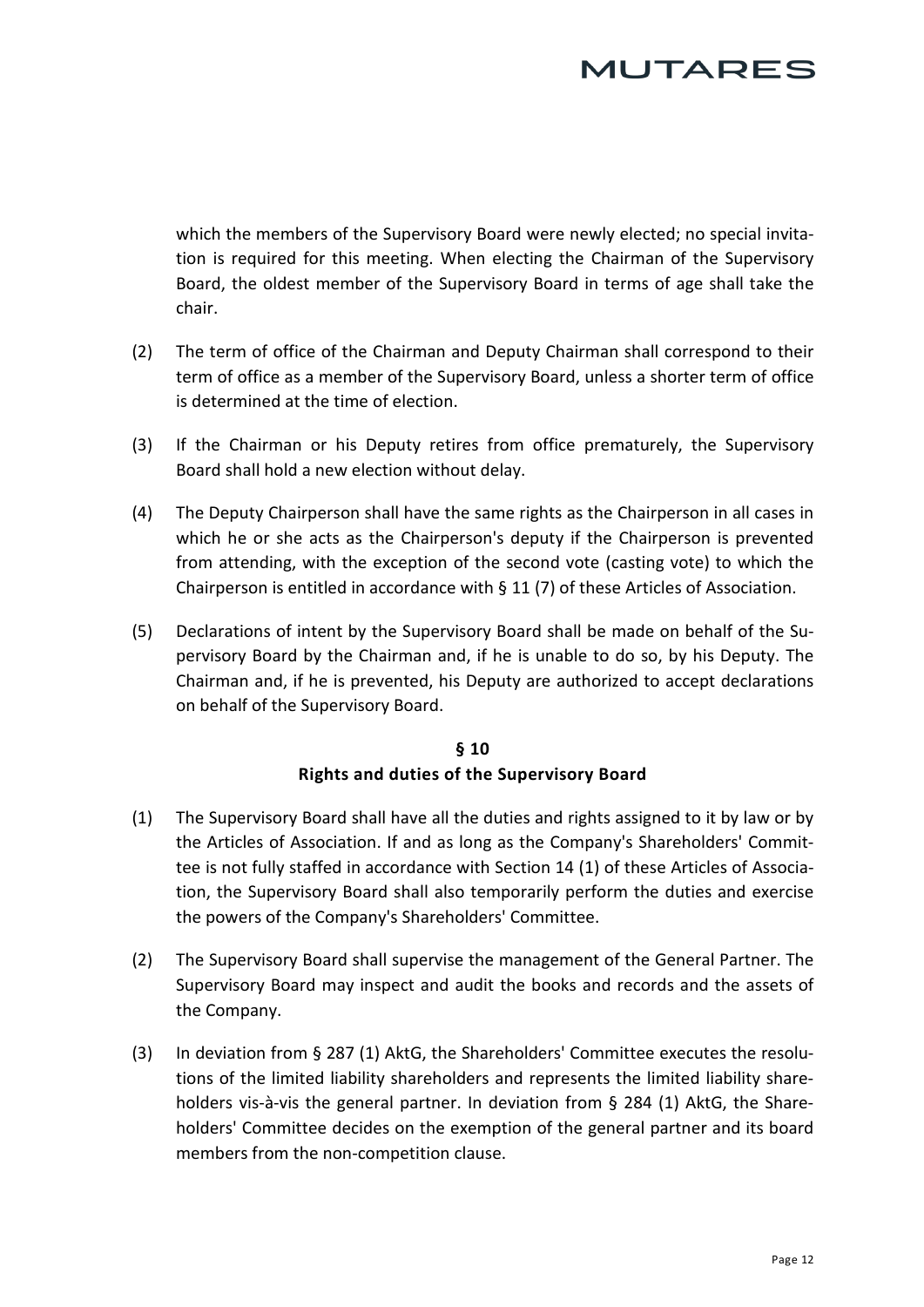(4) The Supervisory Board is authorized, without a resolution of the Annual General Meeting, to adopt amendments to the Articles of Association that affect only their wording.

#### **§ 11 Meetings and resolutions of the Supervisory Board**

- <span id="page-12-0"></span>(1) The meetings of the Supervisory Board shall be convened by the Chairman with at least ten days' notice. When calculating the notice period, the day on which the invitation is sent and the day of the meeting are not included. Meetings may be convened in writing, by fax, by e-mail or by other customary means of communication. In urgent cases, the Chairman may reasonably shorten this period and also convene the meeting orally or by telephone. Otherwise, the statutory provisions and the provisions of the Rules of Procedure for the Supervisory Board shall apply with regard to the convening of Supervisory Board meetings.
- (2) The meetings of the Supervisory Board are chaired by the Chairman.
- <span id="page-12-1"></span>(3) Resolutions of the Supervisory Board are generally adopted in meetings. By order of the Chairman or with the consent of all members of the Supervisory Board, meetings may also be held in the form of a telephone conference or by other electronic means of communication (in particular video conference) and individual members of the Supervisory Board may be connected by telephone or by electronic means of communication (in particular video conference); in such cases, resolutions may be adopted by telephone conference or by other electronic means of communication (in particular video conference). Members of the Supervisory Board who are connected by telephone or by electronic means of communication (in particular video conference) shall be deemed to be present. Absent members of the Supervisory Board or members of the Supervisory Board who do not participate or are not connected by telephone or by electronic means of communication (in particular video conference) may also participate in the adoption of resolutions by the Supervisory Board by having written votes submitted by another member of the Supervisory Board. In addition, they may also cast their vote orally, by telephone, fax, e-mail or by other customary means of communication in advance of the meeting, during the meeting or subsequently within a reasonable period to be determined by the Chairman of the Supervisory Board. There shall be no right to object to the form of voting prescribed by the Chairman.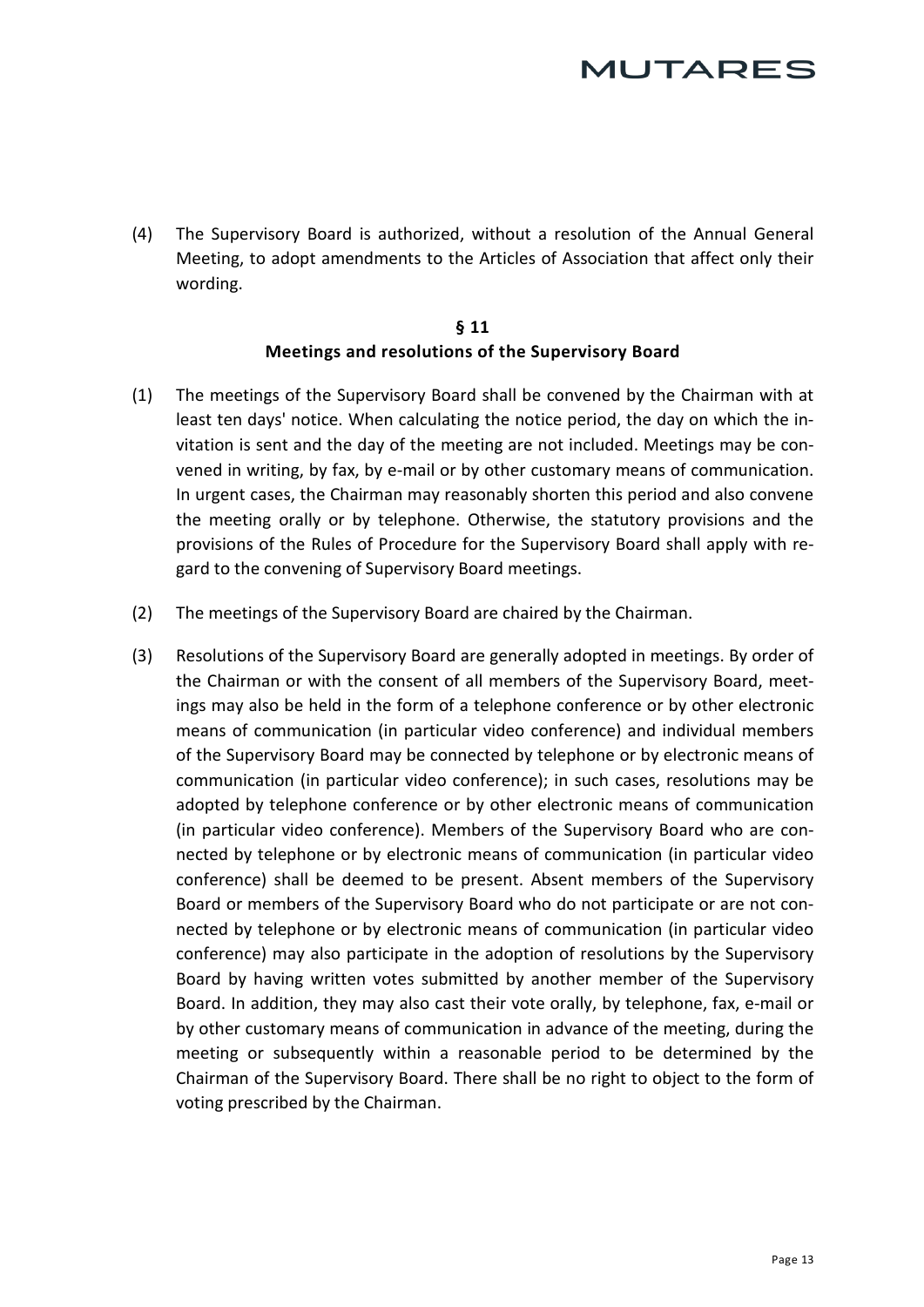# **JUTARES**

- (4) A resolution on items on the agenda that were not included in the invitation and were not communicated by the third day before the meeting is only permissible if no member of the Supervisory Board objects. In such a case, absent members shall be given the opportunity to object to the adoption of the resolution or to cast their vote in writing, verbally, by telephone, by fax, by e-mail or by any other customary means of communication within a reasonable period to be determined by the Chairman of the Supervisory Board. The resolution shall only become effective if no absent member of the Supervisory Board has objected within the deadline.
- <span id="page-13-1"></span>(5) Resolutions may also be adopted outside meetings (within the meaning of [Section](#page-12-0)  [11 \(](#page-12-0)[3\)\)](#page-12-1) in writing, by fax, by e-mail or by other comparable means of communication, as well as in a combination of the aforementioned forms, if the Chairman of the Supervisory Board so orders, observing a reasonable period of notice, or if all members of the Supervisory Board participate in the adoption of the resolution. Members who abstain from voting when a resolution is adopted shall participate in the adoption of the resolution for this purpose. There is no right to object to the form of voting ordered by the Chairman.
- (6) The Supervisory Board shall constitute a quorum if at least half of the members of which it must consist as a whole participate in the adoption of the resolution. in any case, three members must participate in the adoption of the resolution. Absent members or members of the Supervisory Board who do not participate or join the meeting by telephone or electronic means of communication (in particular video conferencing) and who cast their vote in accordance with  $\S 11$  ([3\) o](#page-12-1)r [\(5\), a](#page-13-1)s well as members who abstain from voting on the resolution, shall participate in the adoption of the resolution for this purpose.
- <span id="page-13-0"></span>(7) Resolutions of the Supervisory Board require a majority of the votes cast, unless otherwise stipulated by law or the Articles of Association. Abstentions do not count as votes cast for this purpose. If a vote results in a tie, the Chairman shall have the casting vote. If the Chairman is unable to attend, this shall also apply to a written vote. If the Chairman is unable to attend and no one submits a written vote on his behalf, his deputy shall not have this right.
- (8) Minutes shall be kept of the resolutions and meetings (as defined in [Section 11 \(](#page-12-0)[3\)\)](#page-12-1) of the Supervisory Board, which shall be signed by the chairman of the respective meeting or, in the case of resolutions outside meetings (as defined in [Section 11](#page-12-0)  [\(3\)\), by t](#page-12-1)he chairman of the Supervisory Board or, if he is prevented from attending,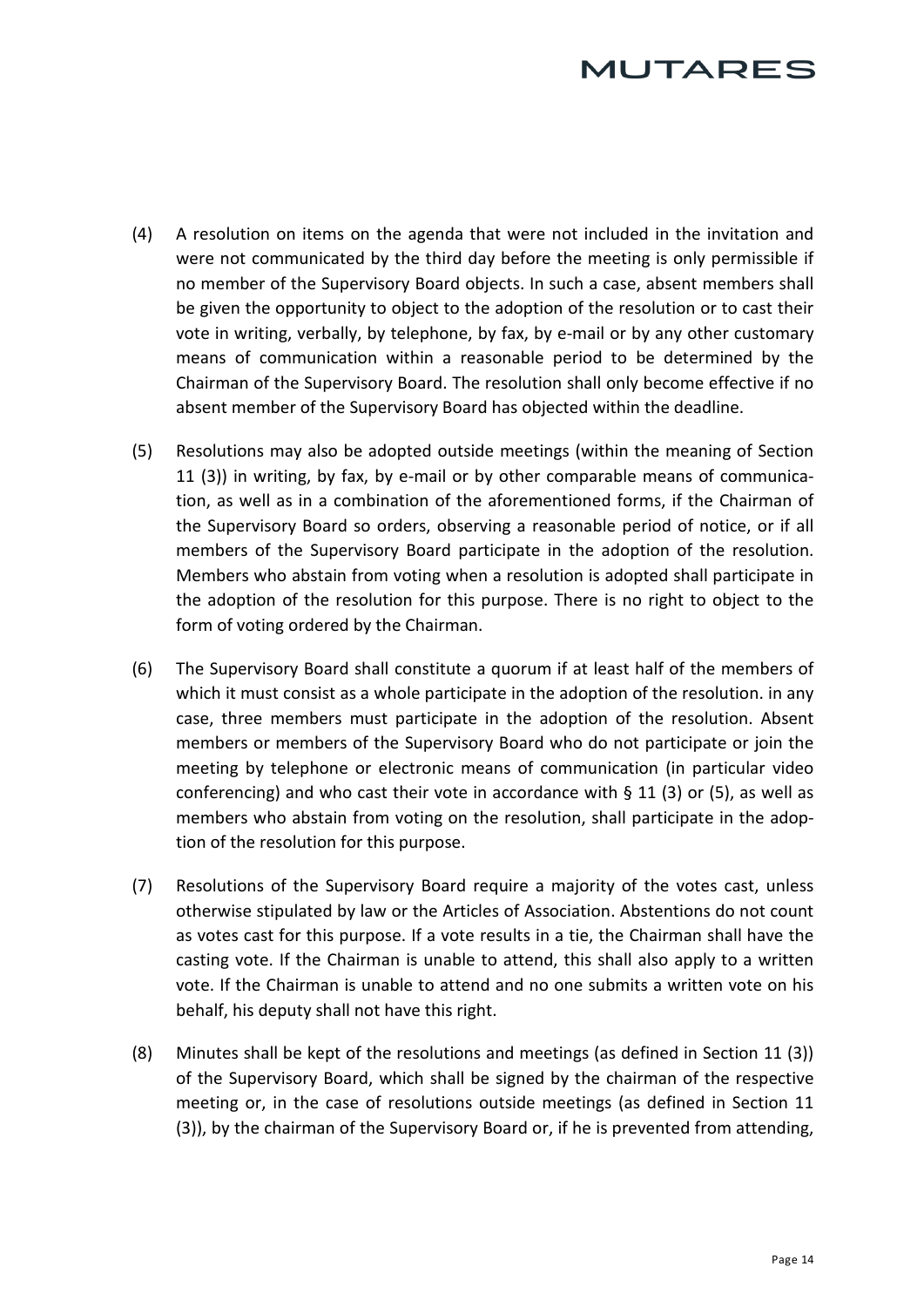# **JUTARES**

by his deputy. Further details are set out in the Rules of Procedure of the Supervisory Board.

(9) Unless exclusively internal organizational matters of the Supervisory Board are concerned, each member of the Executive Board of the General Partner shall in principle have the right to be present at the meetings of the Supervisory Board, unless the Supervisory Board decides otherwise in individual cases.

## **§ 12 Rules of Procedure**

The Supervisory Board shall adopt its own rules of procedure within the framework of the statutory provisions and the provisions of these Articles of Association.

### **§ 13 Remuneration of the members of the Supervisory Board**

- (1) The members of the Supervisory Board shall be reimbursed for necessary expenses incurred in the performance of their duties, which shall also include any valueadded tax incurred.
- (2) The Annual General Meeting shall decide on the amount of any remuneration. The Annual General Meeting may also determine the remuneration of the Supervisory Board for the entire term of office.
- (3) The members of the Supervisory Board are included in a financial loss liability insurance policy for members of governing bodies maintained by the Company at an appropriate level in the interests of the Company, insofar as such a policy exists. The premiums for this are paid by the Company.

## **III. Shareholders' Committee**

### **§ 14 Composition, elections, term of office**

- <span id="page-14-1"></span><span id="page-14-0"></span>(1) The Shareholders' Committee consists of four members elected by the Annual General Meeting.
- (2) Unless their term of office is otherwise determined by the Annual General Meeting, the members of the Shareholders' Committee shall be appointed until the end of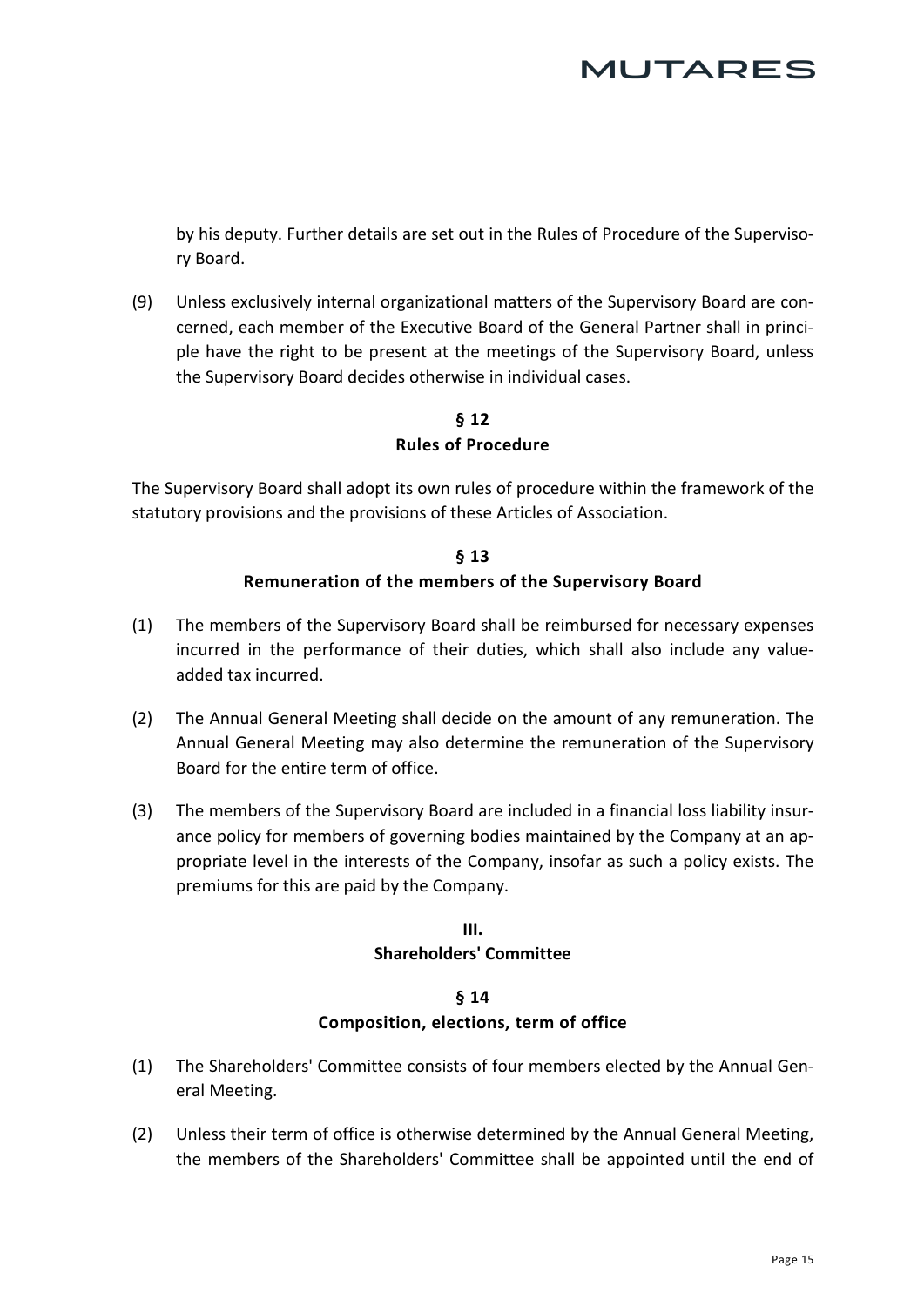# MUTARES

the Annual General Meeting which resolves on the formal approval of their acts for the fourth financial year after the beginning of their term of office. The financial year in which the term of office begins shall not be included in this calculation. Members of the Shareholders' Committee may be reappointed once or several times.

- <span id="page-15-0"></span>(3) A by-election for a member of the Shareholders' Committee who resigned before the end of the term of office shall be held for the remainder of the term of office of the resigning member of the Shareholders' Committee, unless the General Meeting determines otherwise the term of office of the successor. The same applies if a byelection becomes necessary due to a contestation of the election.
- (4) The General Meeting may simultaneously appoint substitute members for the members of the Members' Committee, who shall become members of the Members' Committee according to a sequence to be determined at the time of appointment, if members of the Members' Committee, as whose substitute members they were appointed, resign from the Members' Committee before the expiry of their term of office without a successor being elected. If a substitute member takes the place of the retired member, his office shall expire at the end of the General Meeting at which a by-election is held in accordance with [§ 14](#page-14-0) [\(3\) a](#page-15-0)bove, but at the latest at the end of the term of office of the retired member of the Members' Committee. If the office of the substitute member replacing the retired member expires as a result of the by-election, this by-election shall require a majority of three quarters of the votes cast. If the substitute member who resigned as a result of a by-election was appointed for several members of the Members' Committee, his position as substitute member shall be revived.
- (5) Each member of the Members' Committee and each substitute member may also resign from office without good cause by submitting a written declaration to the Chairperson of the Members' Committee or, in the event of resignation from office by the Chairperson, to his Deputy, giving two weeks' notice. The Chairperson of the Members' Committee or, in the case of resignation from office by the Chairperson, his Deputy, may shorten the period of notice or waive compliance with the period of notice.
- (6) The members of the Shareholders' Committee may be dismissed by the Annual General Meeting before the end of their term of office. The resolution requires a majority of at least three quarters of the votes cast.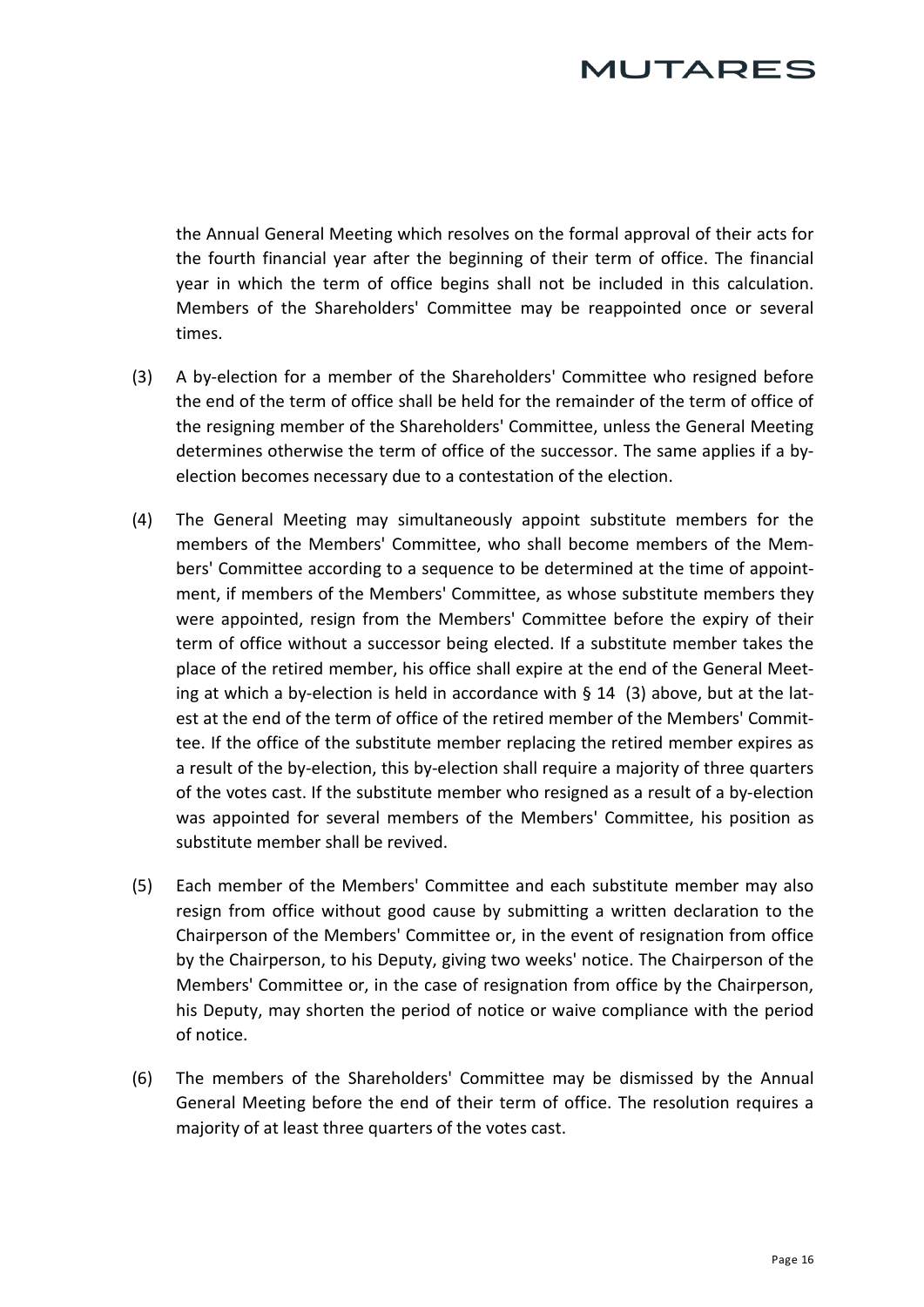# MUTARES

(7) Members of the Executive Board of the General Partner may not be members of the Shareholders' Committee; membership of the Supervisory Board of the General Partner and membership of the Supervisory Board of the Company are compatible with membership of the Shareholders' Committee insofar as mandatory statutory provisions do not conflict with this.

### **§ 15 Chairman and deputy**

- (1) The Shareholders' Committee shall elect a chairman and a deputy chairman from among its members. The election shall take place following the General Meeting at which the members of the Shareholders' Committee were newly elected; no special invitation is required for this meeting. When electing the Chairperson of the Shareholders' Committee, the oldest member of the Shareholders' Committee in terms of age shall take the chair.
- (2) The term of office of the Chairperson and Deputy Chairperson shall correspond to their term of office as a member of the Shareholders' Committee, unless a shorter term of office is determined at the time of election.
- (3) Deputies shall have the rights and duties of the Chairperson of the Members' Committee if the latter is prevented from attending. Among several deputies, the order determined at the time of their election shall apply.
- (4) If the Chairperson or Deputy Chairperson leaves office prematurely, the Members' Committee shall elect a new Chairperson without delay.
- (5) Declarations of intent of the Members' Committee shall be made on behalf of the Members' Committee by the Chairperson and, if the Chairperson is prevented from doing so, by his or her Deputy. The Chairperson and, if the Chairperson is prevented, the Deputy Chairperson are authorized to accept declarations on behalf of the Members' Committee.

### **§ 16 Tasks and powers of the Shareholders' Committee**

(1) The Shareholders' Committee is responsible for carrying out the matters assigned to it by the General Meeting or by the Articles of Association.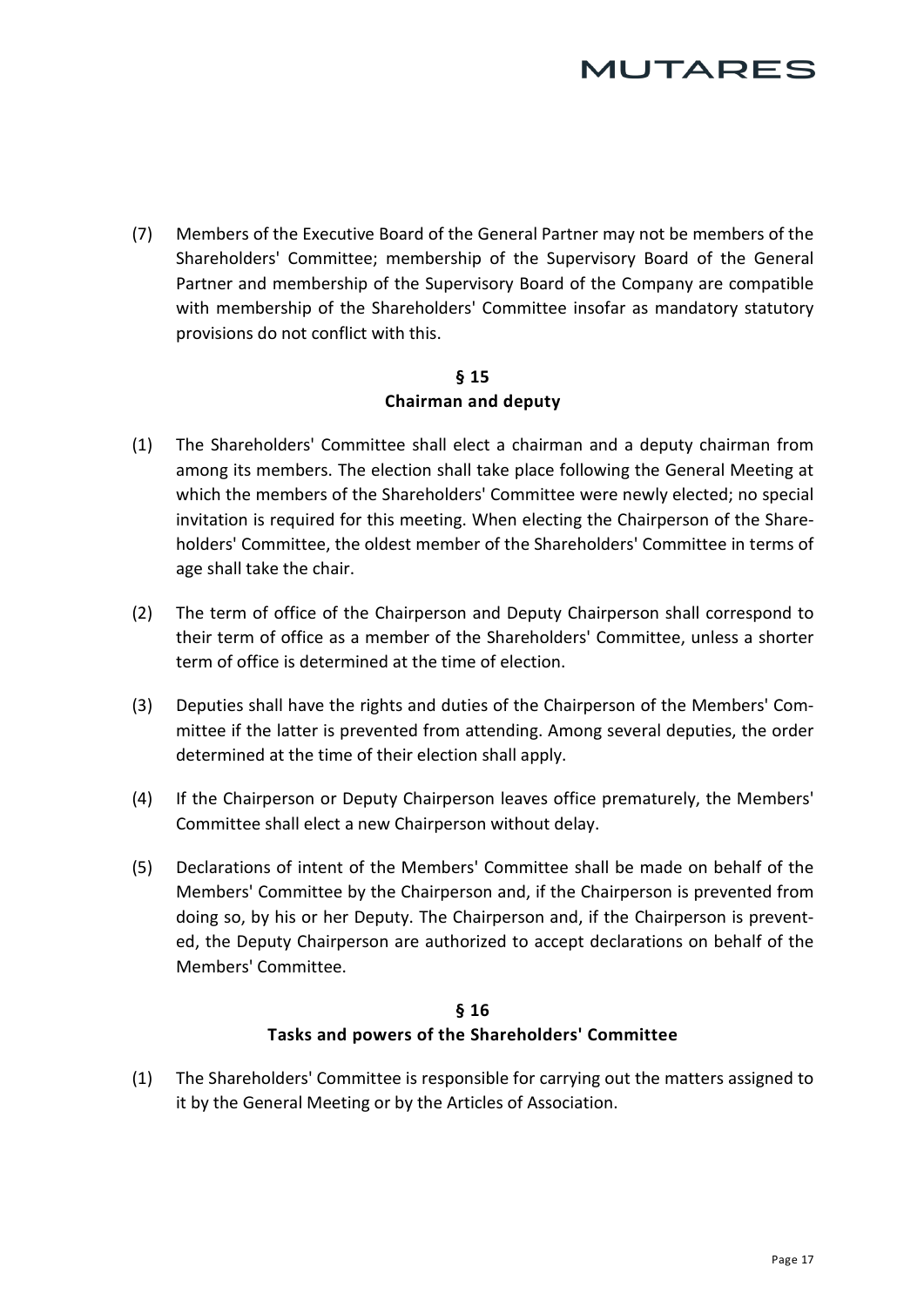(2) The Shareholders' Committee has power of representation and management authority for the legal relationships between the Company on the one hand and the General Partner and/or its executive body members on the other. In addition, it exercises all rights arising from or in connection with the shares held by the Company in the General Partner; in particular, it is responsible for exercising voting rights at the General Partner's Annual General Meeting and for disposing of the shares in the General Partner.

## **§ 17 Meetings and resolutions**

- <span id="page-17-0"></span>(1) Meetings of the Shareholders' Committee shall be convened by the Chairperson with at least ten days' notice, not including the day on which the invitation is sent and the day of the meeting. Meetings may be convened in writing, by fax, by e-mail or by other customary means of communication. In urgent cases, the Chairman may reasonably shorten this period and also convene the meeting orally or by telephone. Otherwise, the provisions of the Rules of Procedure for the Shareholders' Committee shall apply with regard to the convening of the Shareholders' Committee.
- (2) The meetings of the Shareholders' Committee shall be chaired by the Chairperson.
- <span id="page-17-1"></span>(3) Resolutions of the Shareholders' Committee are generally passed in meetings. By order of the Chairperson or with the consent of all members of the Members' Committee, meetings may also be held in the form of a telephone conference or by other electronic means of communication (in particular video conference) and individual members of the Members' Committee may be connected by telephone or by electronic means of communication (in particular video conference); in such cases, resolutions may be adopted by telephone conference or by other electronic means of communication (in particular video conference). Members of the Shareholders' Committee who are connected by telephone or by electronic means of communication (in particular video conference) shall be deemed to be present. Members of the Shareholders' Committee who are absent or who do not participate or are not connected by telephone or by electronic means of communication (in particular video conference) may also participate in the adoption of resolutions by the Shareholders' Committee by having written votes submitted by another member of the Shareholders' Committee. In addition, they may also cast their votes orally, by telephone, fax, e-mail or by other customary means of communication in advance of the meeting, during the meeting or subsequently within a reasonable period to be deter-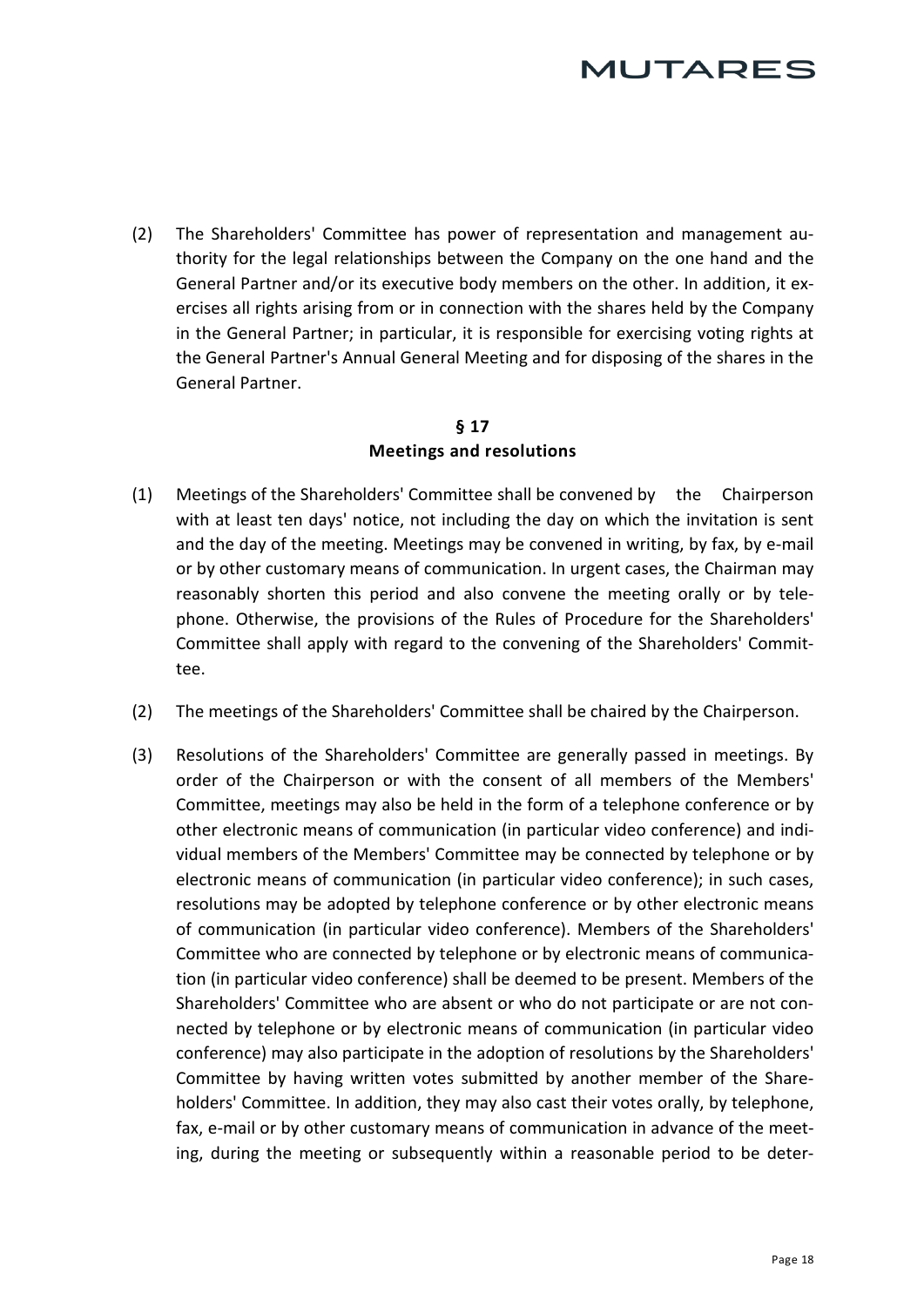

mined by the Chairperson of the Supervisory Board. There shall be no right to object to the form of voting prescribed by the Chairman.

- (4) A resolution on items on the agenda which were not included in the invitation and were not communicated by the third day before the meeting shall only be admissible if no member of the Members' Committee objects. In such a case, absent members shall be given the opportunity to object to the adoption of the resolution or to cast their vote in writing, orally, by telephone, by fax, by e-mail or by other customary means of communication within a reasonable period to be determined by the Chairperson of the Members' Committee. The resolution shall only become effective if no absent member of the Members' Committee has objected within the deadline.
- <span id="page-18-0"></span>(5) Resolutions may also be adopted outside meetings (within the meaning of  $\S 17 (3)$  $\S 17 (3)$  $\S 17 (3)$ ) [in w](#page-17-1)riting, by fax, by e-mail or by other comparable means of communication, as well as in combination of the aforementioned forms, if the Chairperson of the Shareholders' Committee so orders, observing a reasonable period of notice, or if all members of the Shareholders' Committee participate in the adoption of the resolution. Members who abstain from voting when a resolution is adopted shall participate in the adoption of the resolution for this purpose. There shall be no right to object to the form of voting ordered by the Chairperson.
- (6) The Members' Committee shall constitute a quorum if at least half of the members of which it must consist participate in the passing of the resolution. In any case, three members must participate in the passing of resolutions. Members of the Shareholders' Committee who are absent or who do not participate or join the meeting by telephone or electronic means of communication (in particular video conferencing) and who cast their vote in accordance with  $\S 17$  ([3\) o](#page-17-1)r [\(5\), a](#page-18-0)s well as members who abstain from voting on resolutions, shall participate in the passing of resolutions for this purpose.
- (7) The Members' Committee shall adopt its resolutions by a majority of the votes cast, unless the Articles of Association mandatorily provide otherwise.
- (8) Minutes shall be taken of the resolutions and meetings (within the meaning of § [17](#page-17-0)  para. [\(3\)\) of the Members' Committee, which shall be s](#page-17-1)igned by the chairperson of the respective meeting or, in the case of resolutions outside meetings (within the meaning of § [17 p](#page-17-0)ara. [\(3\)\), by t](#page-17-1)he Chairperson of the Members' Committee or, if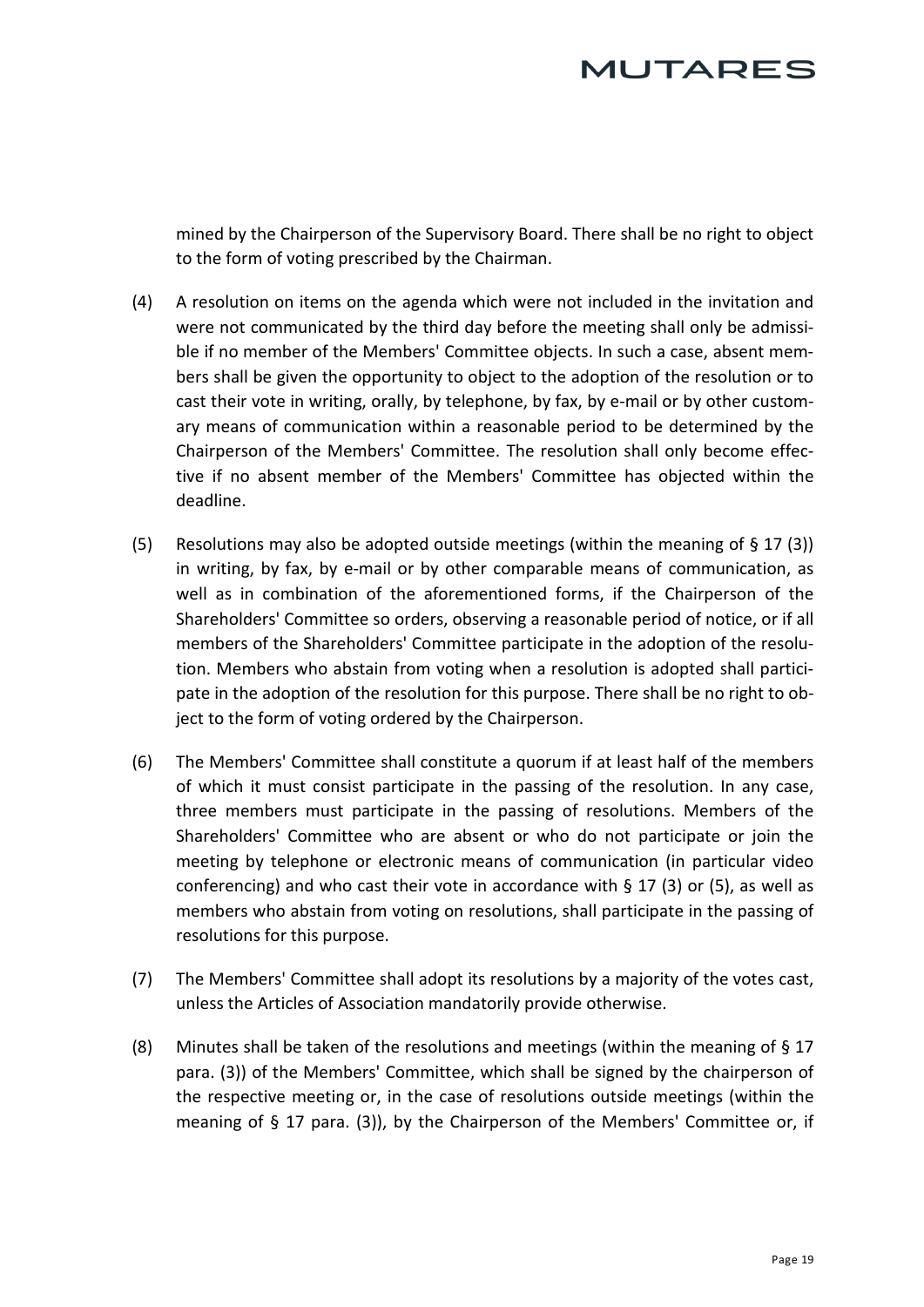# MUTARES

he/she is prevented from attending, by his/her deputy. Further details shall be determined by the Rules of Procedure of the Members' Committee.

(9) Unless exclusively internal organizational matters of the Shareholders' Committee are concerned, each member of the Executive Board of the General Partner shall in principle have the right to be present at the meetings of the Shareholders' Committee, unless the Shareholders' Committee decides otherwise in individual cases.

## **§ 18 Rules of Procedure**

- (1) The Shareholders' Committee shall adopt its own rules of procedure within the framework of the statutory provisions and the provisions of these Articles of Association.
- (2) To the extent permitted by the Articles of Association, the Members' Committee may delegate its duties, decision-making powers and rights to its Chairperson or individual members.

### **§ 19 Remuneration of the members of the Shareholders' Committee**

- (1) The members of the Shareholders' Committee shall be reimbursed for necessary expenses incurred in the performance of their duties, which shall also include any value-added tax incurred.
- (2) The General Meeting shall decide on the amount of any remuneration. The General Meeting may also determine the remuneration of the Shareholders' Committee for the entire election period.
- (3) The members of the Shareholders' Committee shall be included in a financial loss liability insurance policy for members of governing bodies maintained by the Company at an appropriate level in the interests of the Company, insofar as such a policy exists. The premiums for this are paid by the Company.

### **§ 20**

#### **Due Diligence and Responsibility of the Members of the Shareholders' Committee**

Section 116 AktG shall apply mutatis mutandis to the members of the Shareholders' Committee.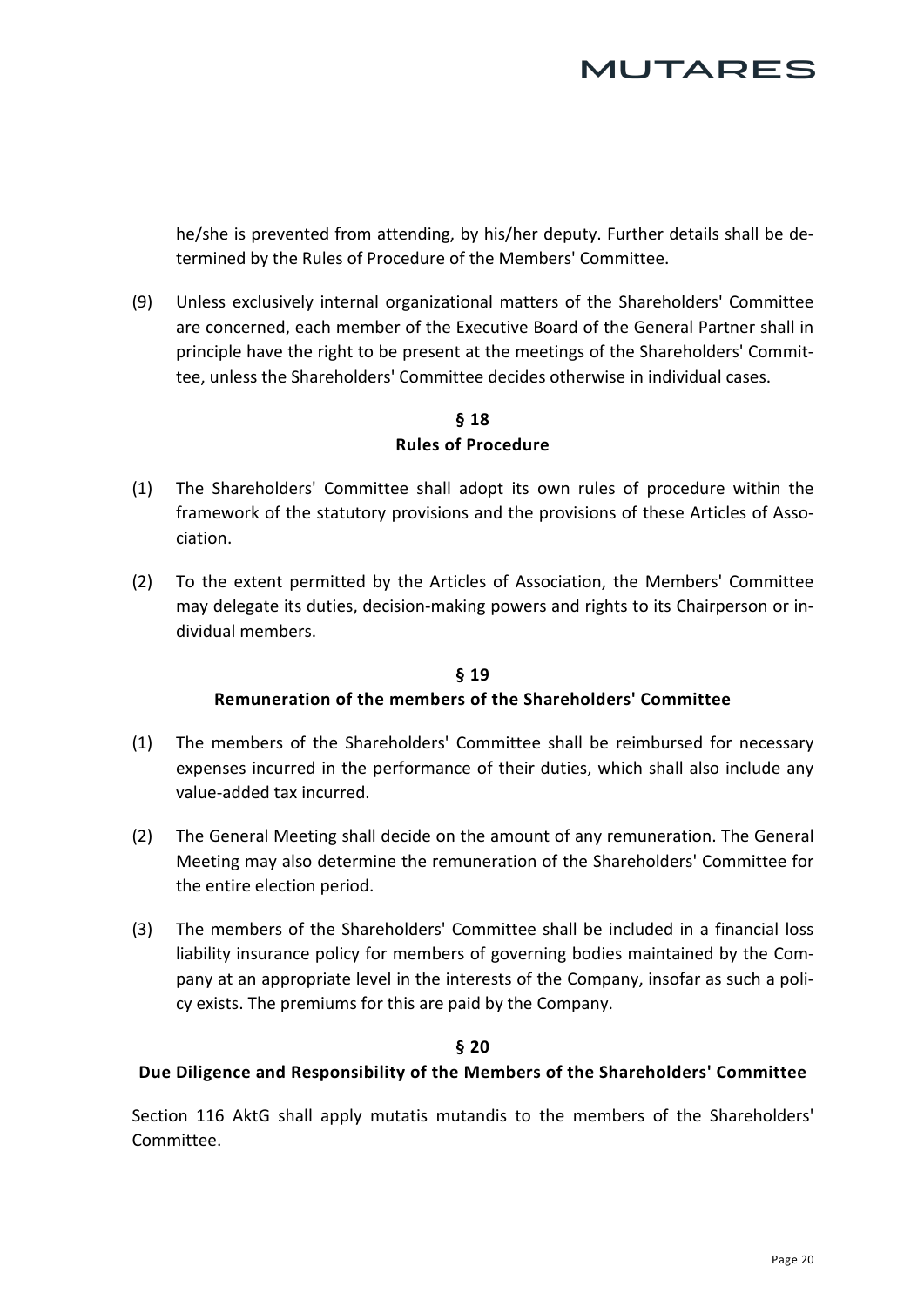## **IV. Annual General Meeting**

### **§ 21 Place and convocation**

- (1) An ordinary shareholders' meeting shall be held within the first eight months of each financial year.
- (2) The Annual General Meeting shall be convened by the General Partner subject to the statutory rights of the Supervisory Board and a minority of shareholders to convene the meeting.
- (3) At the discretion of the convening body, the Annual General Meeting shall be held at the registered office of the Company or at the seat of a German stock exchange.
- (4) The Annual General Meeting shall be convened at least with the minimum notice period required by law.

### **§ 22 Participation and exercise of voting rights**

- (1) Shareholders who are entered in the share register and have registered in good time are entitled to attend the Annual General Meeting and exercise their voting rights at the Annual General Meeting.
- (2) The registration must be received by the Company at the address specified for this purpose in the notice of convocation at least six days before the Annual General Meeting. A shorter period, to be measured in days, may be stipulated in the notice of convocation. The day of the Annual General Meeting and the day of receipt shall not be included in this period.
- (3) The registration must be made in text form (§ 126b of the German Civil Code (BGB)) or by another electronic means to be specified by the Company in more detail in German or English.
- (4) Voting rights may be exercised by proxy. The granting of a proxy, its revocation and proof of authorization vis-à-vis the Company must be in text form (§ 126b of the German Civil Code (BGB)), unless the convening notice specifies an easier procedure. The details for the granting of proxies, their revocation and their proof vis-à-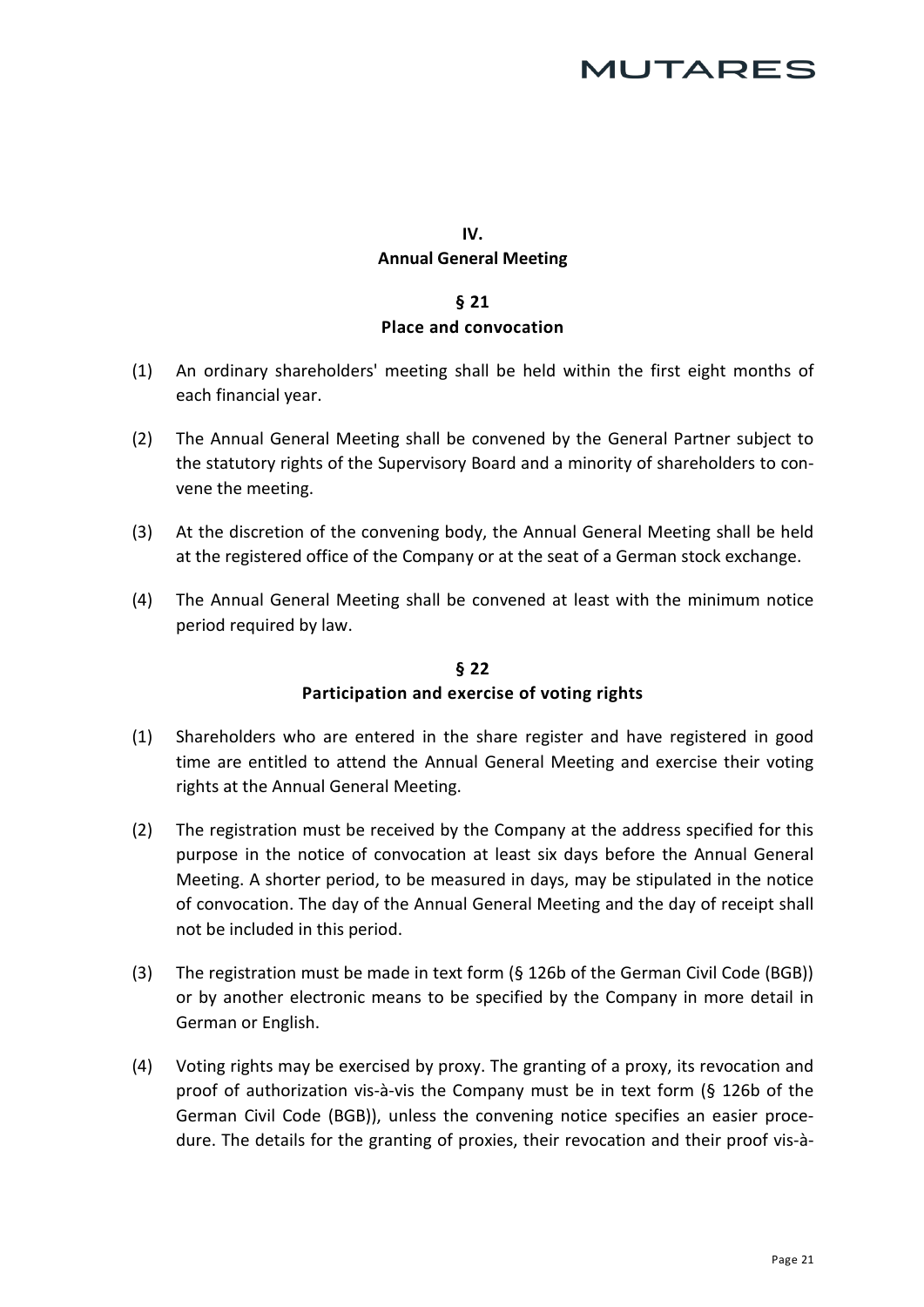vis the Company shall be published with the notice convening the Annual General Meeting. § 135 AktG remains unaffected.

- (5) The General Partner is authorized to provide that shareholders may cast their votes without attending the Annual General Meeting in writing or by means of electronic communication (postal vote). The General Partner is also authorized to make provisions on the scope and procedure for exercising rights in accordance with sentence 1 above.
- (6) The General Partner is authorized to provide that shareholders may participate in the General Stockholders' Meeting without being present at its location and without a proxy and exercise all or some of their rights in whole or in part by means of electronic communication (online participation). The General Partner is also authorized to make provisions regarding the scope and procedure of participation and exercise of rights in accordance with sentence 1 above.
- (7) The members of the Executive Board of the General Partner have the right to attend the Annual General Meeting.

### **§ 23 Management of the Annual General Meeting**

- (1) The Chairman of the Supervisory Board or another member of the Supervisory Board designated by him shall chair the Annual General Meeting. In the event that neither the Chairman of the Supervisory Board nor a member of the Supervisory Board designated by him chairs the General Meeting, the Chairman shall be elected by the Supervisory Board. If the Supervisory Board does not elect the Chairman, the latter shall be elected by the General Meeting under the chairmanship of a person designated for this purpose by the General Partner.
- (2) The chairman of the meeting shall preside over the proceedings and regulate the course of the Annual General Meeting. In doing so, he may call upon the assistance of assistants, in particular when exercising the right of domicile. He shall determine the order of speakers and the treatment of the items on the agenda as well as the form, procedure and other details of voting and may, to the extent permitted by law, decide on the combination of related items for resolution into one voting item.
- (3) The chairman of the meeting is authorized to impose reasonable time limits on the right to speak and ask questions. In particular, he may impose reasonable restrictions on the time allowed to speak, the time allowed to ask questions, or the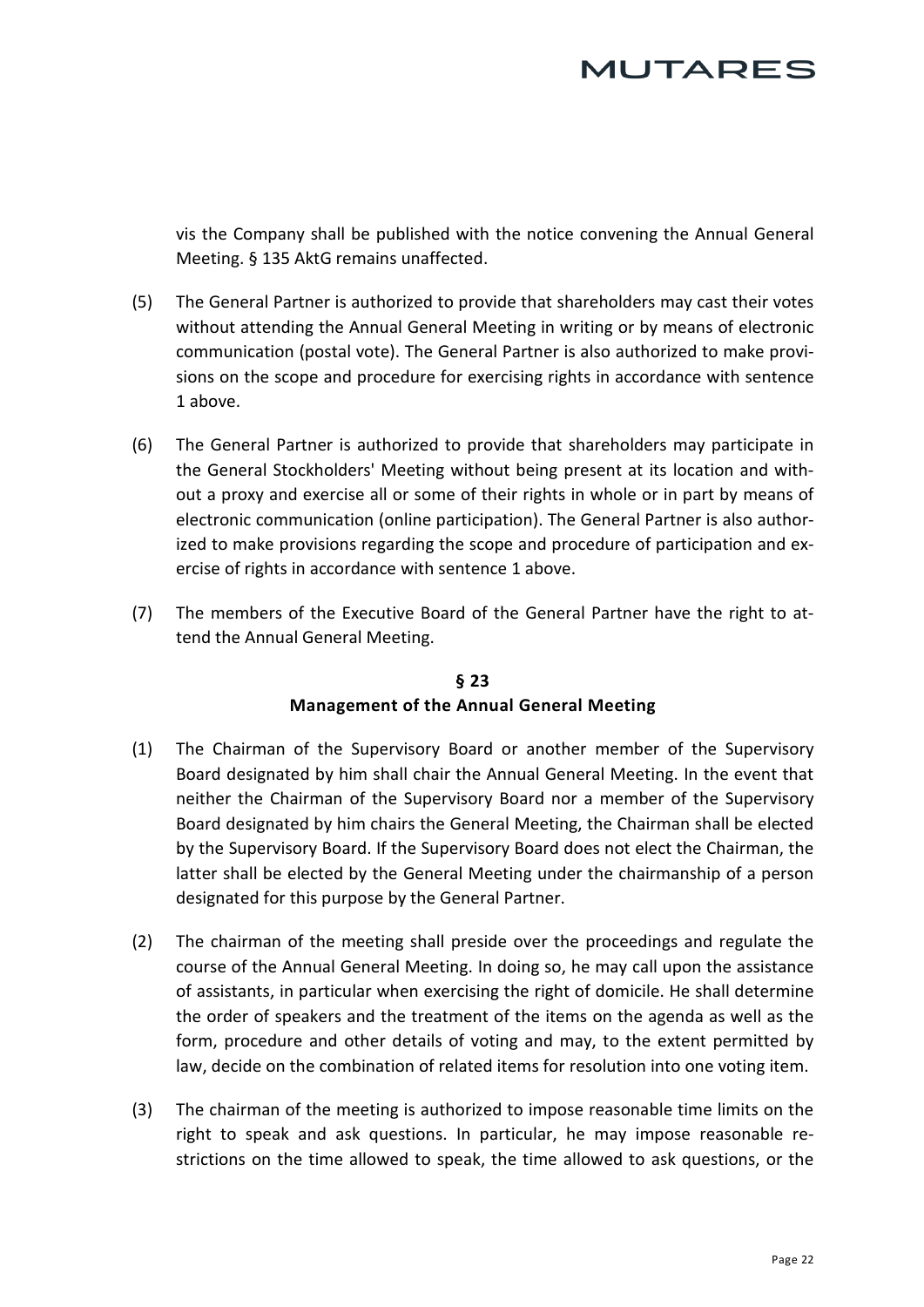

combined time allowed to speak and ask questions, as well as the appropriate time frame for the entire course of the shareholders' meeting, for individual items on the agenda, and for individual speakers at the beginning of or during the course of the shareholders' meeting; this also includes, in particular, the possibility, if necessary, to close the list of speakers early and to order the end of the debate.

#### **§ 24 Transmission of the Annual General Meeting**

- (1) The General Partner is authorized to permit video and audio transmission of the Annual General Meeting. The General Partner shall regulate the further details.
- (2) In agreement with the chairman of the meeting, members of the Supervisory Board may participate in the Annual General Meeting by means of video and audio transmission if the member of the Supervisory Board is domiciled abroad or is prevented from attending on the day of the Annual General Meeting.

### **§ 25 Resolution**

- (1) Each share grants one vote at the Annual General Meeting.
- (2) Resolutions of the Annual General Meeting shall be adopted by a simple majority of the votes cast and, insofar as a capital majority is required, by a simple majority of the capital stock represented when the resolution is adopted, unless a higher majority is required by mandatory statutory provisions or these Articles of Association.
- (3) If the required majority of votes is not achieved in the first ballot, a run-off election shall be held between the persons who received the highest number of votes. In the run-off election, the highest number of votes shall be decisive; in the event of a tie, the chairman shall draw lots.
- (4) The resolutions of the General Meeting require the consent of the General Partner insofar as they relate to matters for which, in the case of a limited partnership, the consent of the General Partners and the limited partners is required. § 285 (2) sentence 2 AktG remains unaffected. Insofar as the resolutions of the General Meeting require the consent of the General Partner, the General Partner shall declare at the General Meeting whether the resolutions are approved or rejected.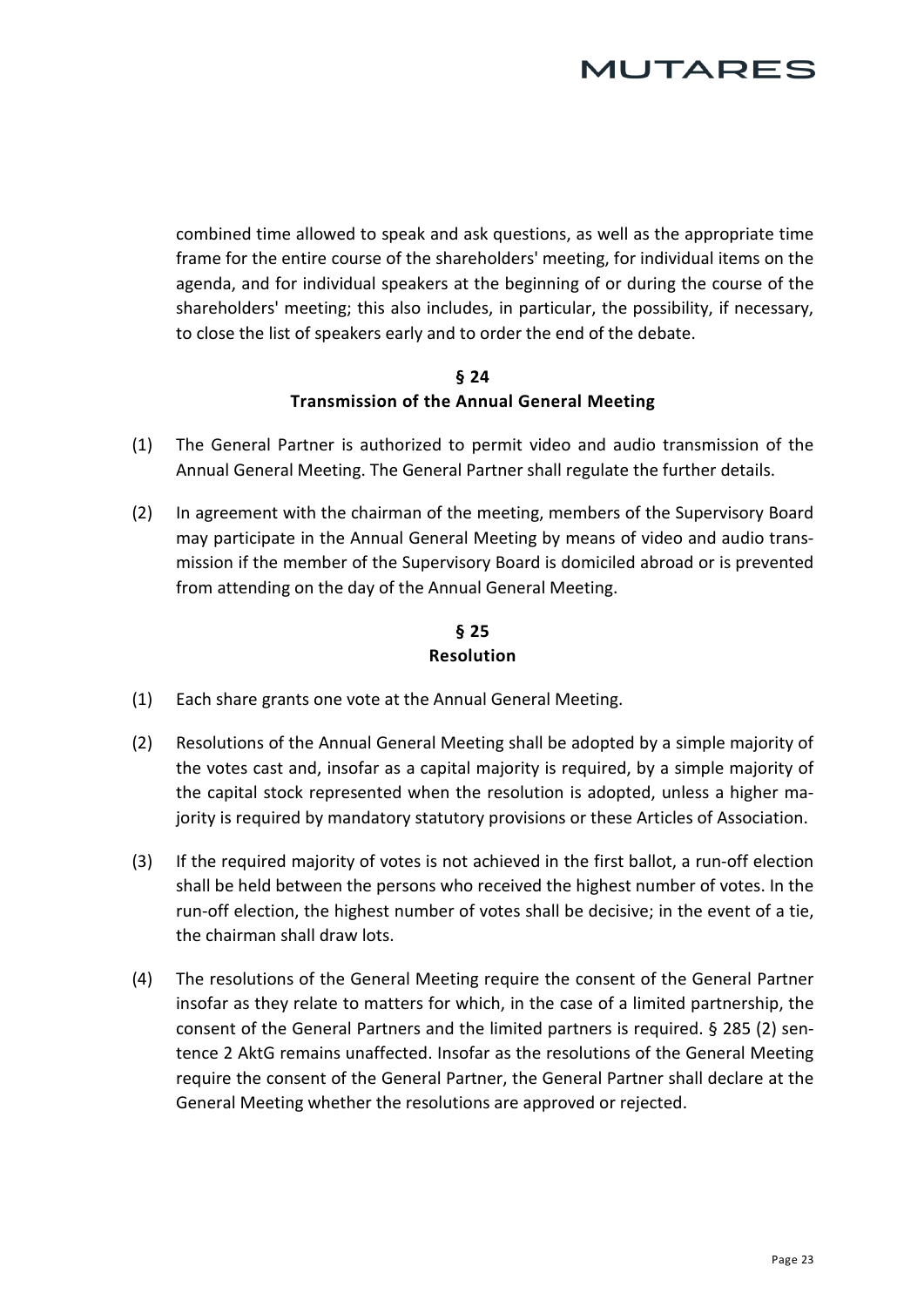### **D. ANNUAL FINANCIAL STATEMENTS AND APPROPRIATION OF PROFITS**

### **§ 26 Accounting**

- (1) The General Partner shall prepare the annual financial statements and, where required by law, the management report and, where required by law, the consolidated financial statements and the group management report for the respective preceding financial year within the statutory periods and shall submit these documents to the Supervisory Board and the auditor without undue delay. At the same time, the General Partner shall submit to the Supervisory Board a proposal which it intends to make to the Annual General Meeting for the appropriation of the unappropriated profit.
- (2) The Supervisory Board commissions the auditor to conduct the audit. Before the auditor's report is submitted to the Supervisory Board, the General Partner shall be given the opportunity to comment.
- (3) When preparing the annual financial statements, the General Partner may, with the approval of the Shareholders' Committee, transfer amounts up to half of the net income for the year to other revenue reserves. With the approval of the Shareholders' Committee, it is also authorized to transfer further amounts of up to one quarter of the net profit for the year to other revenue reserves as long as and insofar as the other revenue reserves do not exceed half of the share capital and would not exceed this amount even after the transfer, and insofar as the remaining net profit for the year does not fall below 4 % of the share capital.
- (4) The annual financial statements are adopted by resolution of the Annual General Meeting with the consent of the General Partner.

### **§ 27 Appropriation of profits and Annual General Meeting**

(1) Each year, during the first eight months of the financial year, the Annual General Meeting resolves on the appropriation of net income, on the discharge of the General Partner, the members of the Supervisory Board and the members of the Shareholders' Committee, and on the election of the auditor (ordinary Annual General Meeting).